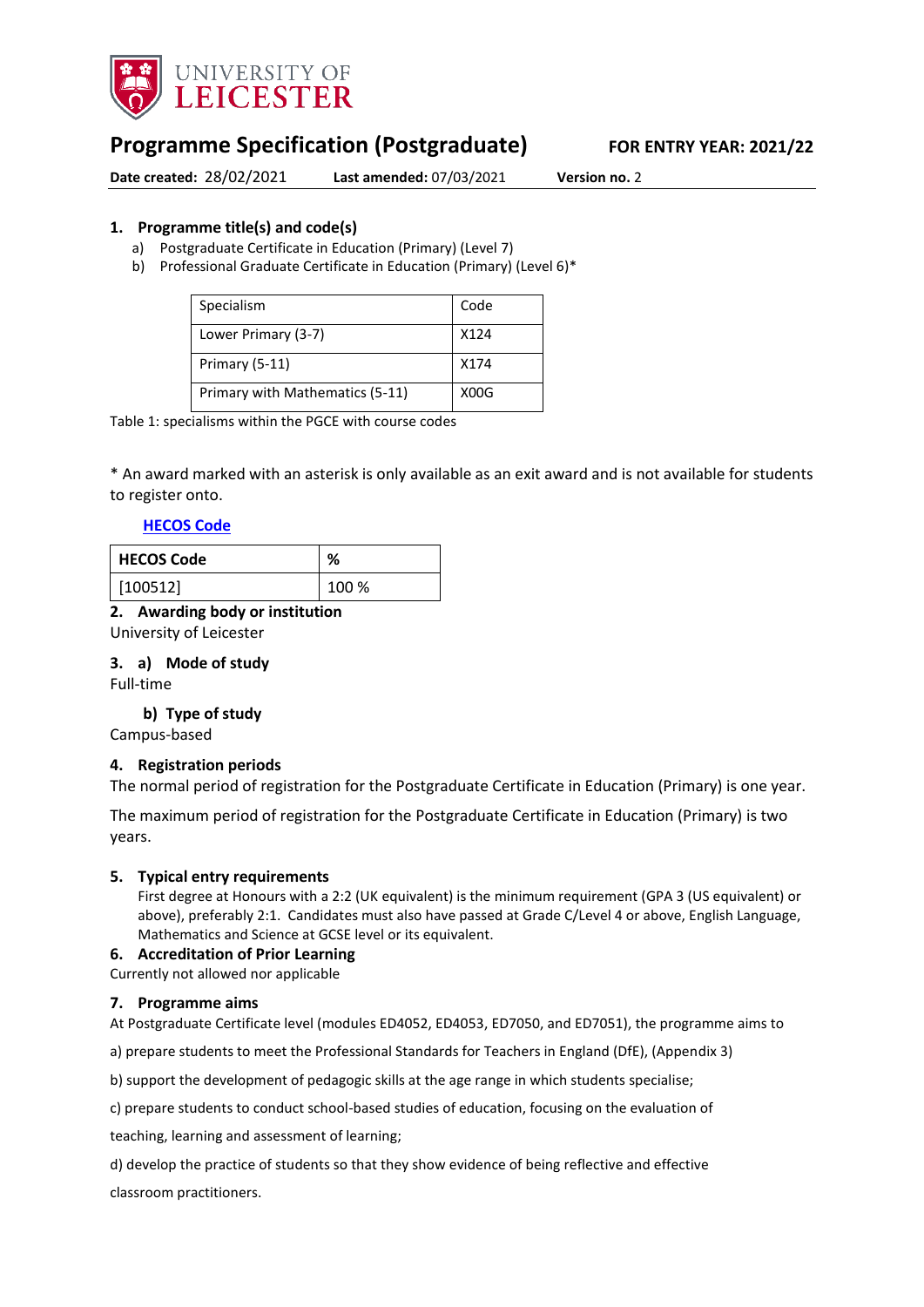e) develop a critical understanding of pedagogic theory and the implications for practice;

f) develop skills of research and analysis to be applied to the study of primary education.

At Professional Graduate Certificate level, (modules ED4052, ED4053, ED4050, ED4051) the programme aims from a) through d) apply but not e) and f).

#### **Students will be enabled to:**

- Develop an understanding of educational theories
- Appreciate the relationship between theory and practice in teaching
- Evaluate the use and management of learning resources, including ICT, for learners within their phase of education
- Understand the various elements of the planning, monitoring and evaluation cycle as applied to teaching
- Understand how to carry out and present small-scale research on the topic of effective teaching.

#### **8. Reference points used to inform the programme specification**

- QAA Benchmarking Statement
- Framework for Higher Education Qualifications (FHEQ)
- UK Quality Code for Higher Education
- [University Learning Strategy](https://www2.le.ac.uk/offices/sas2/quality/learnteach)
- [University Assessment Strategy](https://www2.le.ac.uk/offices/sas2/quality/learnteach)
- University of Leicester Periodic Developmental Review Report
- External Examiners' reports (annual)
- United Nations Education for Sustainable Development Goals
- Student Destinations Data
- Primary PGCE management committee
- **•** Primary PGCE Partnership Management Group
- Primary PGCE programme manager
- Ofsted inspection framework
- University of Leicester Periodic Developmental Review Report
- External Examiners' reports
- (Department for Education) (Professional QTS Standards for Teachers in England) matching the programme specification to the DfE standards is a requirement for recognition as an initial teacher education provider.
- University Employability Strategy

#### **9. Programme Outcomes**

Unless otherwise stated, programme outcomes apply to all awards specified in [1.](#page-0-0) Programme title(s).

#### **Discipline specific knowledge and competencies**

#### i) Knowledge

| <b>Intended Learning</b><br><b>Outcomes</b>                                                                                                                        | <b>Teaching and Learning Methods</b> | <b>How Demonstrated?</b> |
|--------------------------------------------------------------------------------------------------------------------------------------------------------------------|--------------------------------------|--------------------------|
| Meet the requirements of DfE<br>Standard 3: this is a pre-<br>requisite for the award of the<br><b>PGCE: Demonstrate good</b><br>subject & curriculum<br>knowledge |                                      |                          |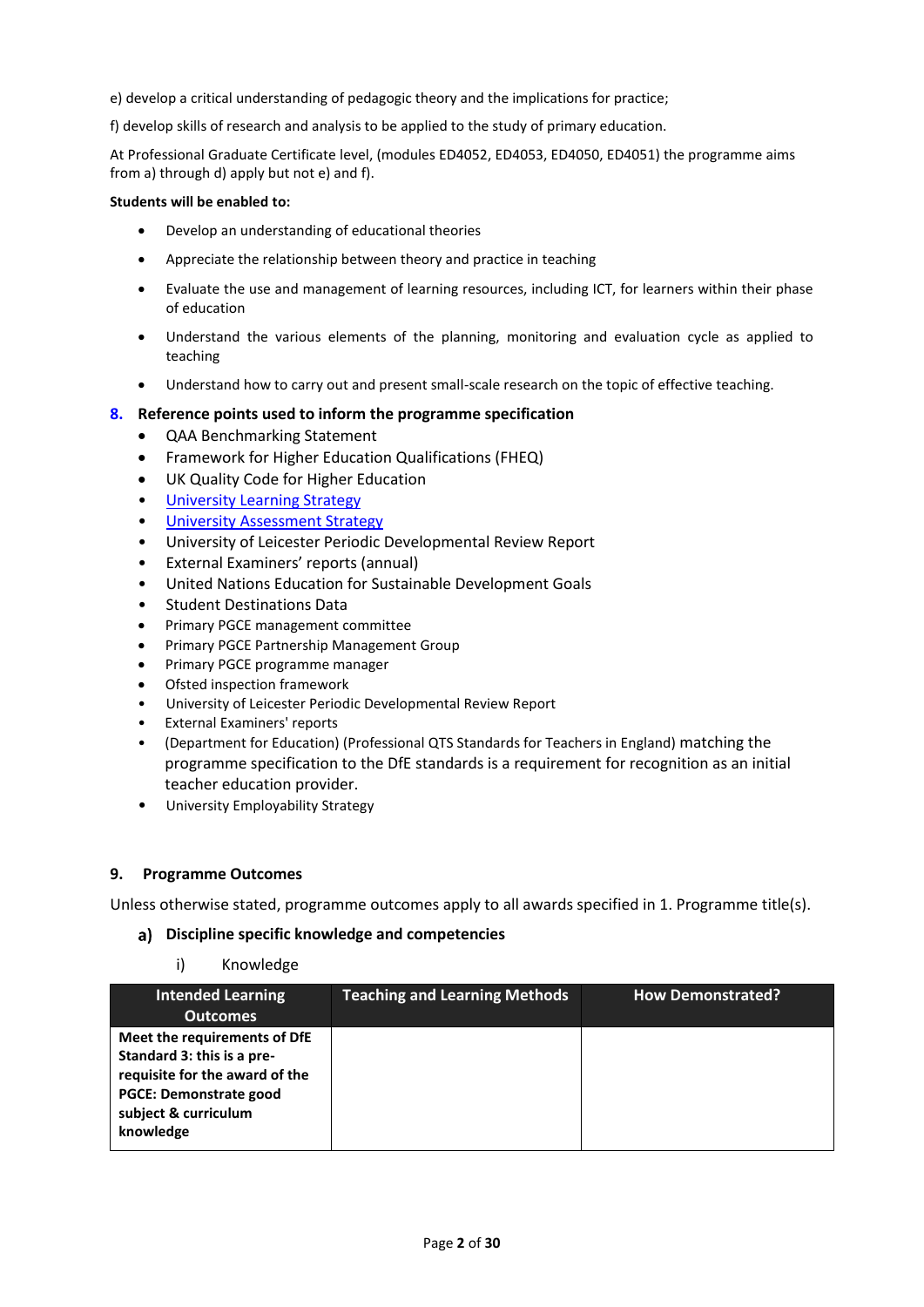| <b>Intended Learning</b><br><b>Outcomes</b>                                                                                            | <b>Teaching and Learning Methods</b>                                                                                                                                                                              | <b>How Demonstrated?</b>                                                                                                                                                                                                                                                                                                                                                                                                                                                                                                             |
|----------------------------------------------------------------------------------------------------------------------------------------|-------------------------------------------------------------------------------------------------------------------------------------------------------------------------------------------------------------------|--------------------------------------------------------------------------------------------------------------------------------------------------------------------------------------------------------------------------------------------------------------------------------------------------------------------------------------------------------------------------------------------------------------------------------------------------------------------------------------------------------------------------------------|
| have a secure knowledge of the                                                                                                         | Lectures                                                                                                                                                                                                          | Subject knowledge tasks                                                                                                                                                                                                                                                                                                                                                                                                                                                                                                              |
| relevant subject(s) & curriculum<br>areas, foster & maintain pupils'<br>interest in the subject, &<br>address misunderstandings        | <b>Tutorials</b>                                                                                                                                                                                                  | Formative audits of subject<br>knowledge                                                                                                                                                                                                                                                                                                                                                                                                                                                                                             |
|                                                                                                                                        | <b>Seminars</b><br>Directed reading<br>Online learning<br>Independent research<br>Self-managed study<br>Guided analysis of documents<br>School placement and teaching                                             | Presentations<br>School File(s)/Teaching Practice files<br>(e-portfolio) containing Evidence<br>Record Forms (ERFS) detailing<br>observations of classroom<br>performance<br>Teachers' Standards Evidence and<br>tracking record                                                                                                                                                                                                                                                                                                     |
|                                                                                                                                        | practice                                                                                                                                                                                                          | Modules ED4050/4051 or<br>ED7050/7051 assignments<br>Module 7435 assignment for additional<br>30 credits.                                                                                                                                                                                                                                                                                                                                                                                                                            |
| demonstrate a critical<br>understanding of developments<br>in the subject & curriculum<br>areas, & promote the value of<br>scholarship | Lectures<br><b>Tutorials</b><br><b>Seminars</b><br>Directed reading<br>Online learning<br>Independent research<br>Self-managed study<br>Guided analysis of documents<br>School placement and teaching<br>practice | Subject knowledge tasks<br>Formative audits of subject<br>knowledge<br>Presentations<br>School File(s) and PDP containing<br>Evidence Record Forms (ERFS)<br>detailing observations of classroom<br>performance<br>Teaching practice observations, with<br>reflections logged e.g. in teaching<br>practice files<br>Formative presentations in the<br>University<br>Teachers' Standards Evidence and<br>tracking record<br>Modules ED4050/4051 or<br>ED7050/7051 assignments<br>Module 7435 assignment for additional<br>30 credits. |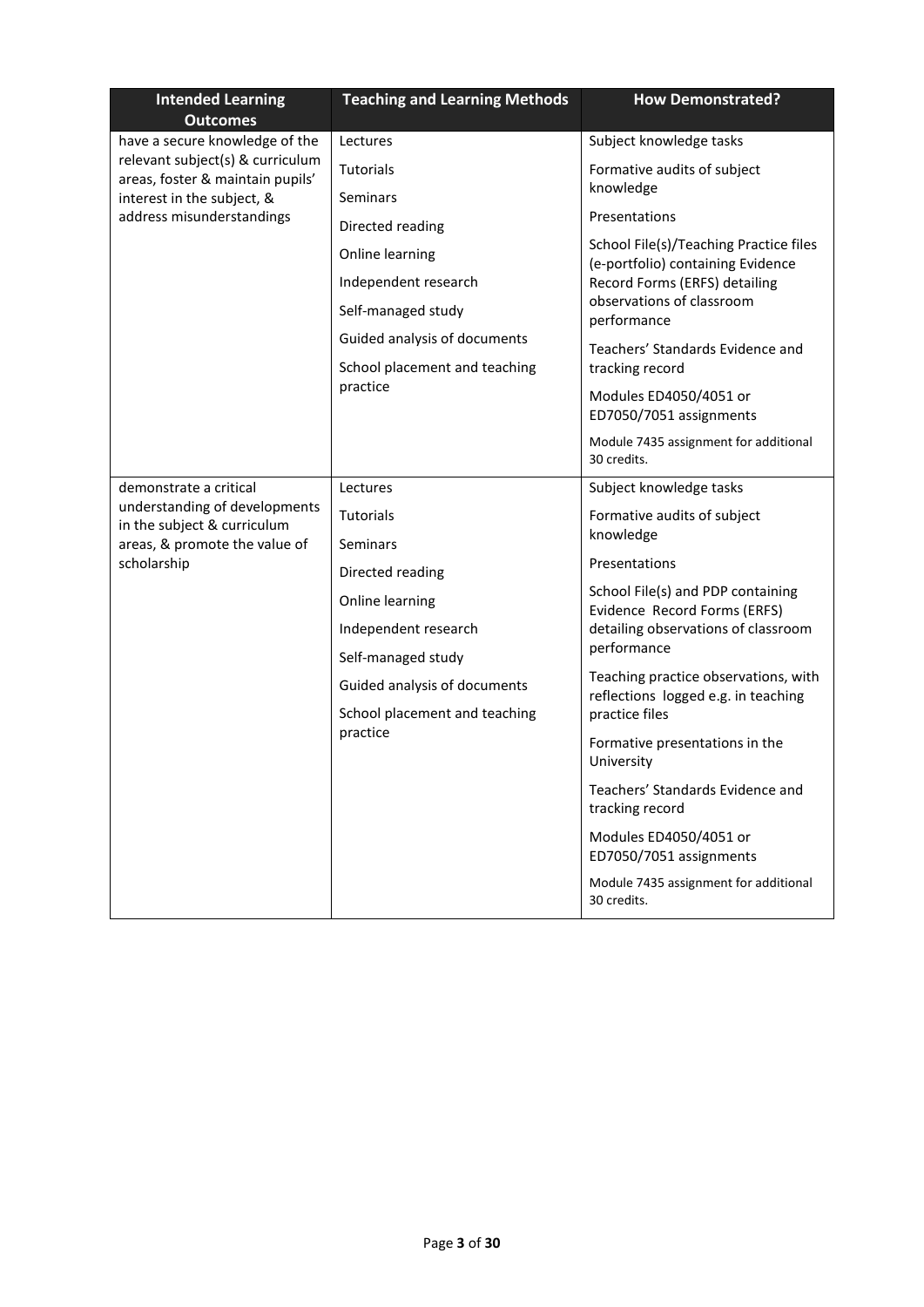| <b>Intended Learning</b><br><b>Outcomes</b>                 | <b>Teaching and Learning Methods</b> | <b>How Demonstrated?</b>                                                    |
|-------------------------------------------------------------|--------------------------------------|-----------------------------------------------------------------------------|
| demonstrate an understanding                                | Lectures                             | Subject knowledge tasks                                                     |
| of & take responsibility for<br>promoting high standards of | Tutorials                            | Formative audits of subject                                                 |
| literacy, articulacy & the correct                          | Seminars                             | knowledge                                                                   |
| use of standard English,<br>whatever the teacher's          | Directed reading                     | Presentations                                                               |
| specialist subject                                          | Online learning                      | School File(s) and PDP containing<br>Evidence Record Forms (ERFS)           |
|                                                             | Independent research                 | detailing observations of classroom                                         |
|                                                             | Self-managed study                   | performance                                                                 |
|                                                             | Guided analysis of documents         | Teaching practice observations, with<br>reflections logged e.g. in teaching |
|                                                             | School placement and teaching        | practice files                                                              |
|                                                             | practice                             | Formative presentations in the<br>University                                |
|                                                             |                                      | Teachers' Standards Evidence and<br>tracking record                         |
|                                                             |                                      | Modules ED4050/4051 or<br>ED7050/7051 assignments                           |
|                                                             |                                      | Module 7435 assignment for additional<br>30 credits.                        |
| if teaching early reading,                                  | Lectures                             | Subject knowledge tasks                                                     |
| demonstrate a clear<br>understanding of systematic          | <b>Tutorials</b>                     | Formative audits of subject                                                 |
| synthetic phonics                                           | <b>Seminars</b>                      | knowledge                                                                   |
|                                                             | Directed reading                     | Presentations                                                               |
|                                                             | Online learning                      | School File(s) and PDP containing<br>Evidence Record Forms (ERFS)           |
|                                                             | Independent research                 | detailing observations of classroom                                         |
|                                                             | Self-managed study                   | performance                                                                 |
|                                                             | Guided analysis of documents         | Teaching practice observations, with<br>reflections logged e.g. in teaching |
|                                                             | School placement and teaching        | practice files                                                              |
|                                                             | practice                             | Formative presentations in the<br>University                                |
|                                                             |                                      | Teachers' Standards Evidence and<br>tracking record                         |
|                                                             |                                      | Modules ED4050/4051 or<br>ED7050/7051 assignments                           |
|                                                             |                                      | Module 7435 assignment for additional<br>30 credits.                        |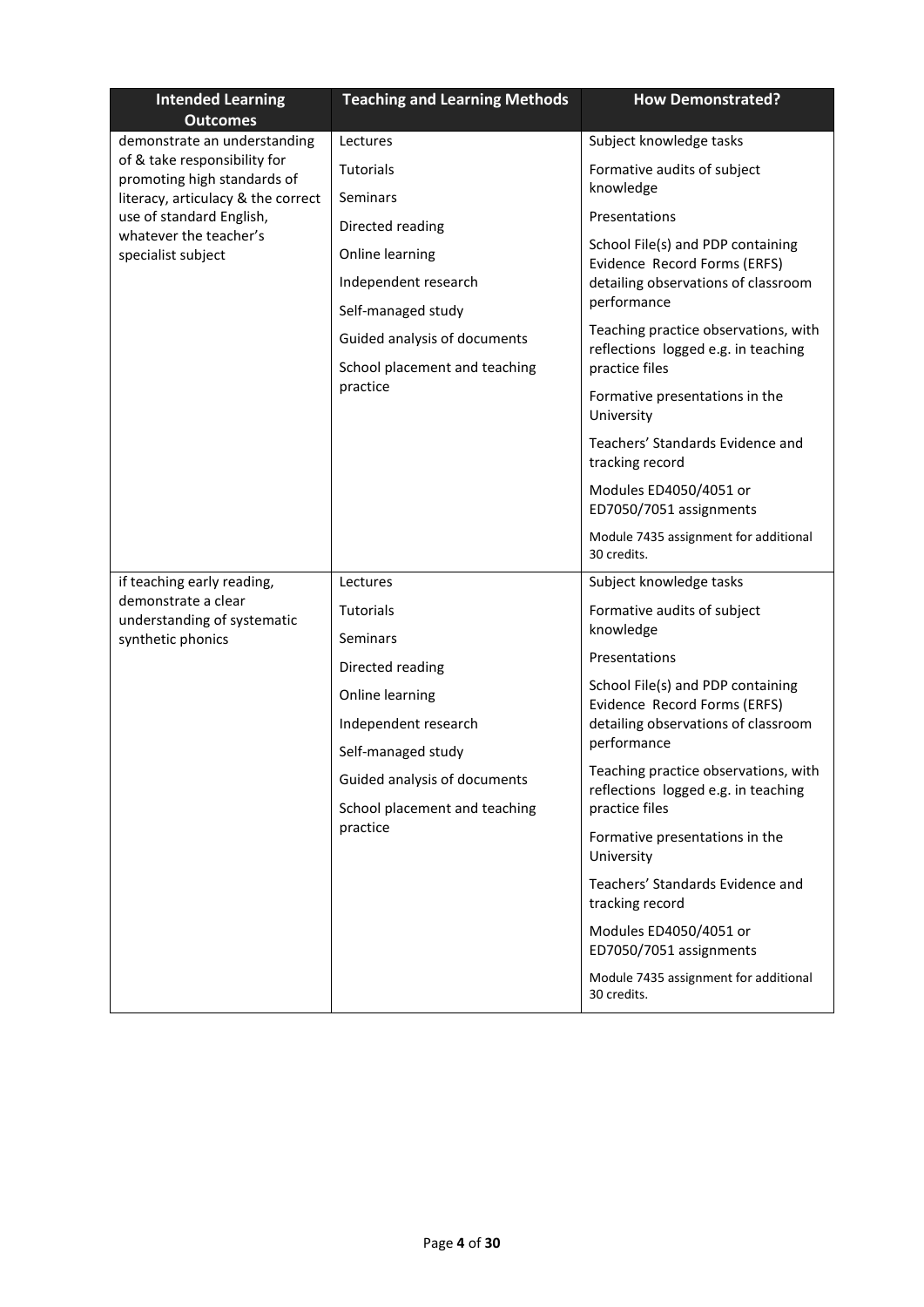| <b>Intended Learning</b><br><b>Outcomes</b>                                                                     | <b>Teaching and Learning Methods</b>      | <b>How Demonstrated?</b>                                                    |
|-----------------------------------------------------------------------------------------------------------------|-------------------------------------------|-----------------------------------------------------------------------------|
| if teaching early mathematics,                                                                                  | Lectures                                  | Subject knowledge tasks                                                     |
| demonstrate a clear<br>understanding of appropriate                                                             | Tutorials                                 | Formative audits of subject                                                 |
| teaching strategies.                                                                                            | <b>Seminars</b>                           | knowledge                                                                   |
|                                                                                                                 | Directed reading                          | Presentations                                                               |
|                                                                                                                 | Online learning                           | School File(s) and PDP containing<br>Evidence Record Forms (ERFS)           |
|                                                                                                                 | Independent research                      | detailing observations of classroom                                         |
|                                                                                                                 | Self-managed study                        | performance                                                                 |
|                                                                                                                 | Guided analysis of documents              | Teaching practice observations, with<br>reflections logged e.g. in teaching |
|                                                                                                                 | School placement and teaching             | practice files                                                              |
|                                                                                                                 | practice                                  | Formative presentations in the<br>University                                |
|                                                                                                                 |                                           | Teachers' Standards Evidence and<br>tracking record                         |
|                                                                                                                 |                                           | Modules ED4050/4051 or<br>ED7050/7051 assignments                           |
|                                                                                                                 |                                           | Module 7435 assignment for additional<br>30 credits.                        |
| Identify key trends in current                                                                                  | Directed reading                          | Module 7435 assignment for                                                  |
| and developing policy and<br>practice and reflect on how<br>these impact on their practice<br>in the classroom. | Online learning                           | additional 30 credits.                                                      |
|                                                                                                                 | Independent research                      |                                                                             |
|                                                                                                                 | Self-managed study                        |                                                                             |
|                                                                                                                 | Guided analysis of documents              |                                                                             |
|                                                                                                                 | School placement and teaching<br>practice |                                                                             |

## ii) Concepts

| <b>Intended Learning</b><br><b>Outcomes</b>                              | <b>Teaching and Learning Methods</b> | <b>How Demonstrated?</b> |
|--------------------------------------------------------------------------|--------------------------------------|--------------------------|
| Meet the requirements of DfE<br>Standards 1 and 2:                       |                                      |                          |
| 1 Set high expectations which<br>inspire, motivate & challenge<br>pupils |                                      |                          |
| 2 Promote good progress &<br>outcomes by pupils                          |                                      |                          |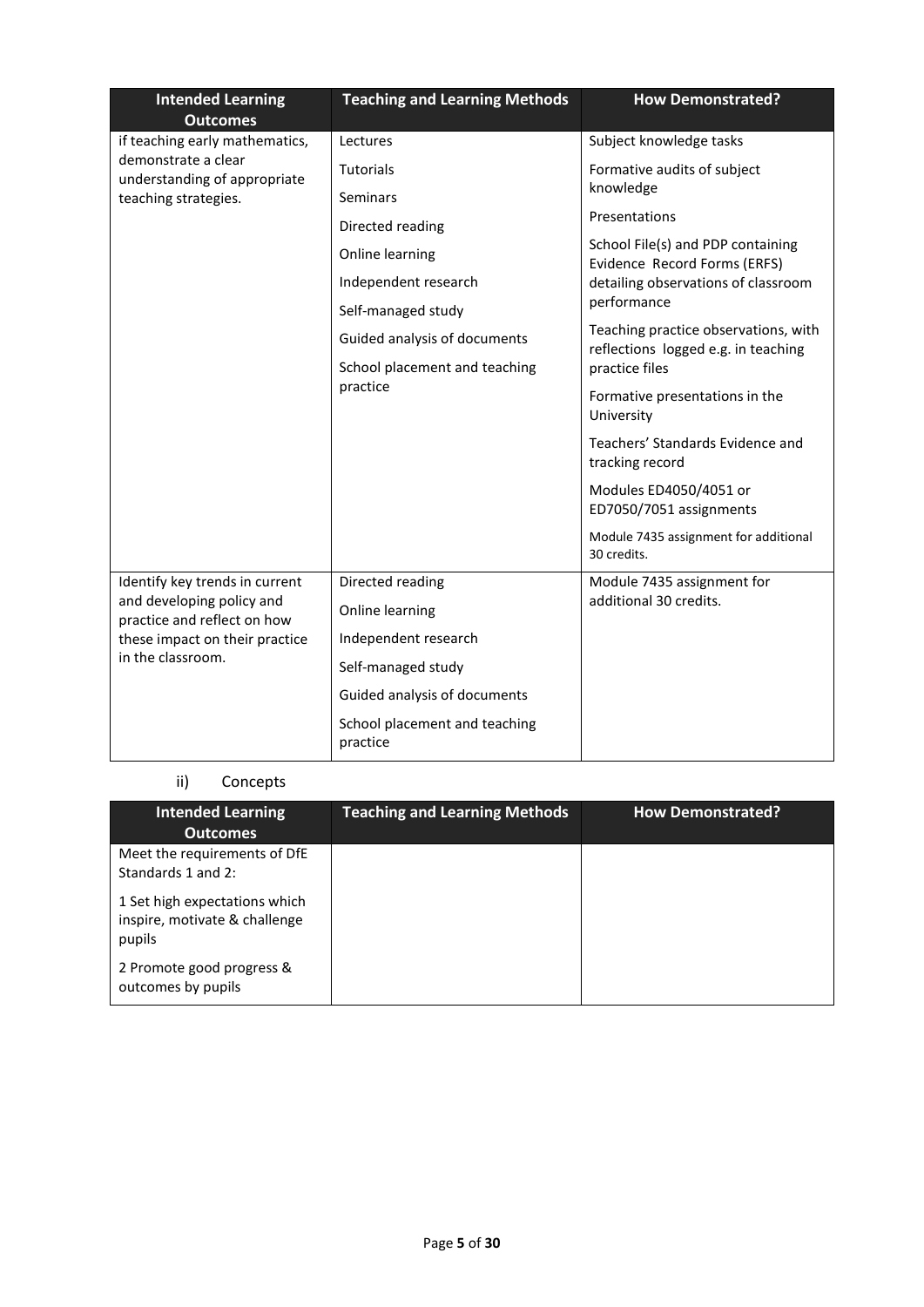| <b>Intended Learning</b>                                                              | <b>Teaching and Learning Methods</b>   | <b>How Demonstrated?</b>                                                                                                                                                           |
|---------------------------------------------------------------------------------------|----------------------------------------|------------------------------------------------------------------------------------------------------------------------------------------------------------------------------------|
| <b>Outcomes</b>                                                                       | Seminars                               | Professional Development Portfolio                                                                                                                                                 |
| establish a safe & stimulating<br>environment for pupils, rooted<br>in mutual respect | School placement and teaching practice | School File(s) and PDP containing<br>Mentor and Visiting Tutor<br>Observation sheets Teaching practice<br>observations, with reflections logged<br>e.g. in teaching practice files |
|                                                                                       |                                        | Formative presentations in the<br>University Teachers' Standards<br>Evidence and tracking record                                                                                   |
|                                                                                       |                                        | End of teaching placement<br>assessments by school-based<br>mentors and university tutors<br>formally recorded in end of Teaching<br>Placement Report Form.                        |
|                                                                                       |                                        | Modules ED4050/4051 or<br>ED7050/7051 assignments                                                                                                                                  |
|                                                                                       |                                        | Module 7435 assignment for additional<br>30 credits.                                                                                                                               |
| set goals that stretch &                                                              | <b>Seminars</b>                        | Professional Development Portfolio                                                                                                                                                 |
| challenge pupils of all<br>backgrounds, abilities &<br>dispositions                   | School placement and teaching practice | School File(s) and PDP containing<br><b>Mentor and Visiting Tutor</b><br><b>Observation sheets</b>                                                                                 |
|                                                                                       |                                        | Teaching practice observations, with<br>reflections logged e.g. in teaching<br>practice files                                                                                      |
|                                                                                       |                                        | Formative presentations in the<br>University Teachers' Standards<br>Evidence and tracking record                                                                                   |
|                                                                                       |                                        | End of teaching placement<br>assessments by school-based<br>mentors and university tutors<br>formally recorded in end of Teaching<br>Placement Report Form.                        |
|                                                                                       |                                        | Modules ED4050/4051 or<br>ED7050/7051 assignments                                                                                                                                  |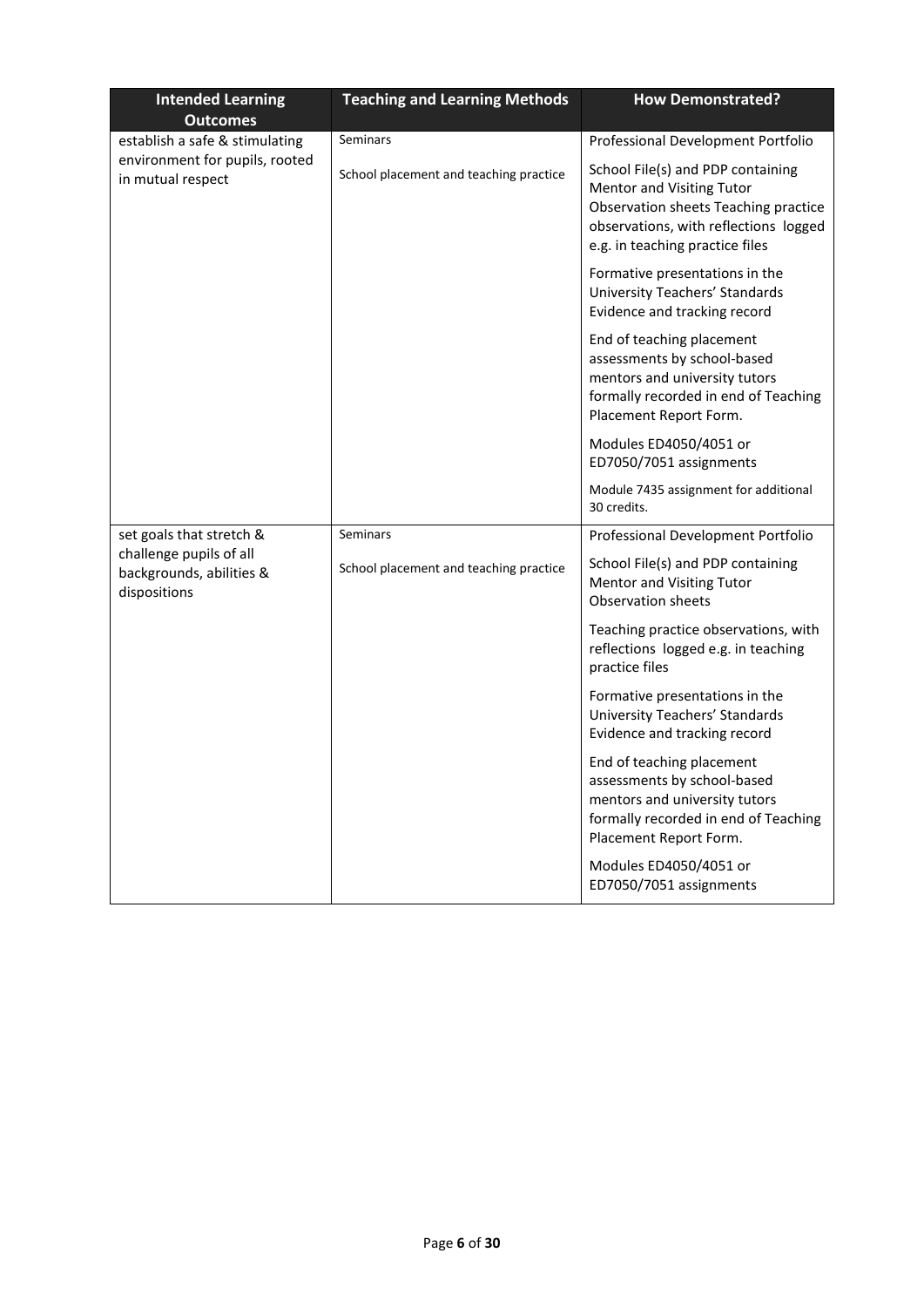| <b>Intended Learning</b>                                                   | <b>Teaching and Learning Methods</b>      | <b>How Demonstrated?</b>                                                                                                                                    |
|----------------------------------------------------------------------------|-------------------------------------------|-------------------------------------------------------------------------------------------------------------------------------------------------------------|
| <b>Outcomes</b><br>demonstrate consistently the                            | Seminars                                  | Professional Development Portfolio                                                                                                                          |
| positive attitudes, values &<br>behaviour which are expected<br>of pupils. | School placement and teaching practice    | School File(s) and PDP containing<br><b>Mentor and Visiting Tutor</b><br><b>Observation sheets</b>                                                          |
|                                                                            |                                           | Teaching practice observations, with<br>reflections logged e.g. in teaching<br>practice files                                                               |
|                                                                            |                                           | Formative presentations in the<br>University                                                                                                                |
|                                                                            |                                           | Teachers' Standards Evidence and<br>tracking record                                                                                                         |
|                                                                            |                                           | End of teaching placement<br>assessments by school-based<br>mentors and university tutors<br>formally recorded in end of Teaching<br>Placement Report Form. |
|                                                                            |                                           | Modules ED4050/4051 or<br>ED7050/7051 assignments                                                                                                           |
|                                                                            |                                           | Module 7435 assignment for additional<br>30 credits.                                                                                                        |
| be accountable for pupils'                                                 | Seminars                                  | Professional Development Portfolio                                                                                                                          |
| attainment, progress &                                                     | Self-directed study                       | School File(s) and PDP containing                                                                                                                           |
| outcomes                                                                   | Directed tasks                            | <b>Mentor and Visiting Tutor</b><br><b>Observation sheets</b>                                                                                               |
|                                                                            | School placement and teaching<br>practice | Teachers' Standards Evidence and<br>tracking record                                                                                                         |
|                                                                            |                                           | End of teaching placement<br>assessments by school-based<br>mentors and university tutors<br>formally recorded in end of Teaching<br>Placement Report Form. |
|                                                                            |                                           | Modules ED4050/4051 or<br>ED7050/7051 assignments                                                                                                           |
|                                                                            |                                           | Module 7435 assignment for additional<br>30 credits.                                                                                                        |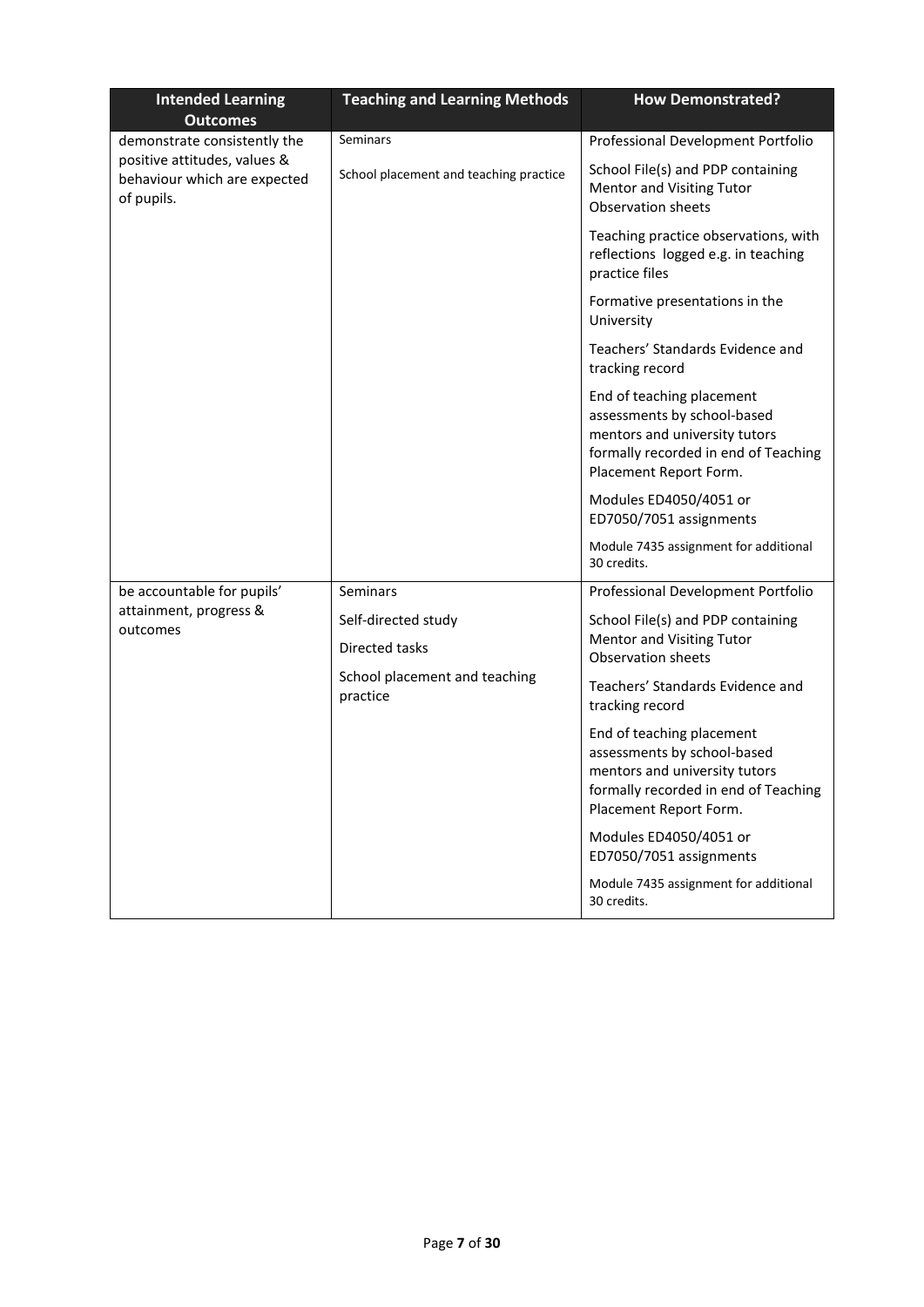| <b>Intended Learning</b><br><b>Outcomes</b>                   | <b>Teaching and Learning Methods</b>      | <b>How Demonstrated?</b>                                                                                                                                    |
|---------------------------------------------------------------|-------------------------------------------|-------------------------------------------------------------------------------------------------------------------------------------------------------------|
| be aware of pupils' capabilities                              | Seminars                                  | Professional Development Portfolio                                                                                                                          |
| & their prior knowledge, & plan<br>teaching to build on these | Self-directed study                       | School File(s) and PDP containing                                                                                                                           |
|                                                               | Directed tasks                            | Mentor and Visiting Tutor<br>Observation sheets                                                                                                             |
|                                                               | School placement and teaching<br>practice | Teachers' Standards Evidence and<br>tracking record                                                                                                         |
|                                                               |                                           | End of teaching placement<br>assessments by school-based<br>mentors and university tutors<br>formally recorded in end of Teaching<br>Placement Report Form. |
|                                                               |                                           | Modules ED4050/4051 or<br>ED7050/7051 assignments                                                                                                           |
|                                                               |                                           | Module 7435 assignment for additional<br>30 credits.                                                                                                        |
| guide pupils to reflect on the                                | Seminars                                  | Professional Development Portfolio                                                                                                                          |
| progress they have made &<br>their emerging needs             | Self-directed study                       | School File(s) and PDP containing                                                                                                                           |
|                                                               | Directed tasks                            | Mentor and Visiting Tutor<br><b>Observation sheets</b>                                                                                                      |
|                                                               | School placement and teaching<br>practice | Teachers' Standards Evidence and<br>tracking record                                                                                                         |
|                                                               |                                           | End of teaching placement<br>assessments by school-based<br>mentors and university tutors<br>formally recorded in end of Teaching<br>Placement Report Form. |
|                                                               |                                           | Modules ED4050/4051 or<br>ED7050/7051 assignments#                                                                                                          |
|                                                               |                                           | Module 7435 assignment for additional<br>30 credits.                                                                                                        |
| demonstrate knowledge &                                       | <b>Seminars</b>                           | Professional Development Portfolio                                                                                                                          |
| understanding of how pupils<br>learn & how this impacts on    | Self-directed study                       | School File(s) and PDP containing                                                                                                                           |
| teaching                                                      | Directed tasks                            | Mentor and Visiting Tutor<br><b>Observation sheets</b>                                                                                                      |
|                                                               | School placement and teaching<br>practice | Teachers' Standards Evidence and<br>tracking record                                                                                                         |
|                                                               |                                           | End of teaching placement<br>assessments by school-based<br>mentors and university tutors<br>formally recorded in end of Teaching<br>Placement Report Form. |
|                                                               |                                           | Modules ED4050/4051 or<br>ED7050/7051 assignments                                                                                                           |
|                                                               |                                           | Module 7435 assignment for additional<br>30 credits.                                                                                                        |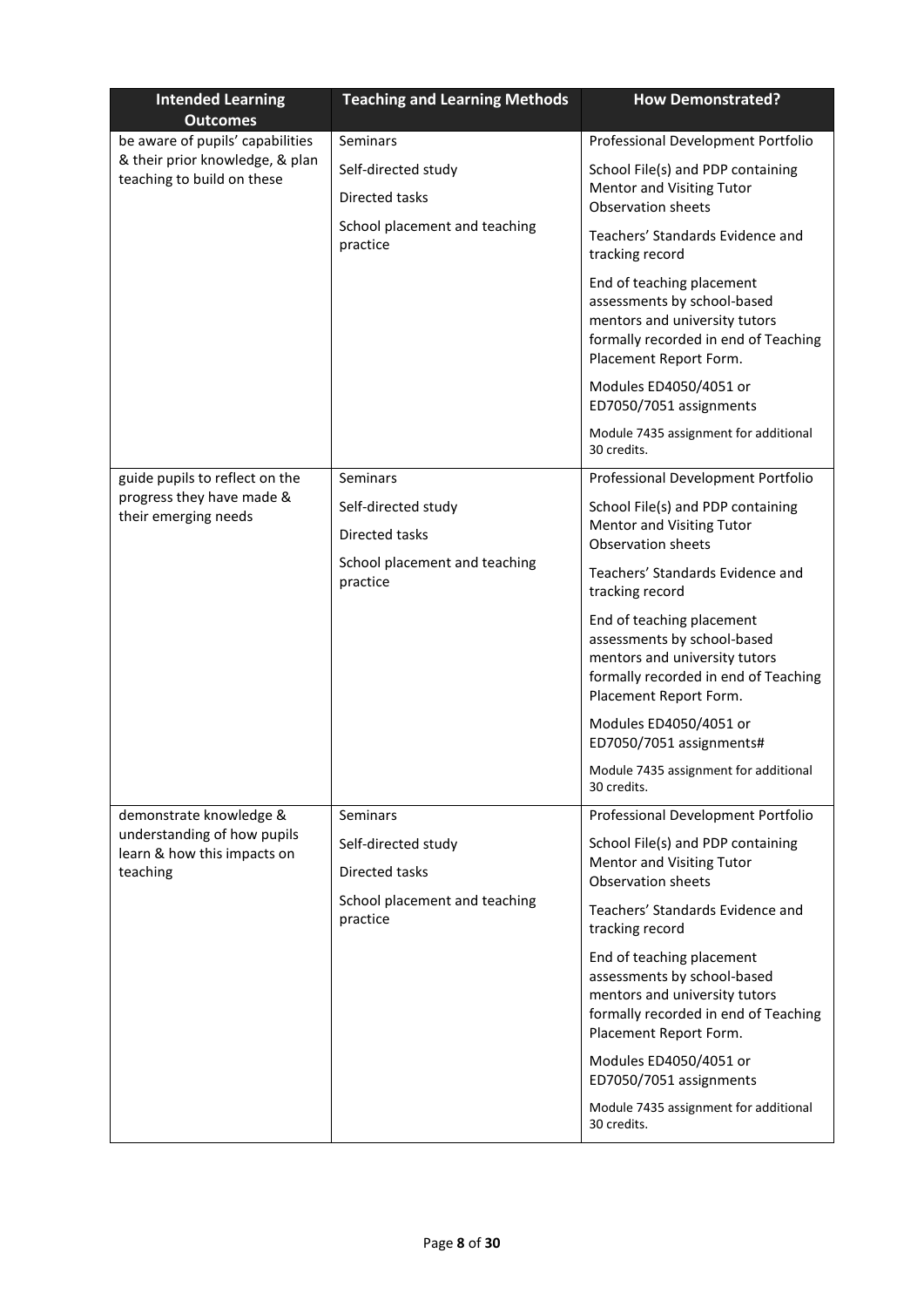| <b>Intended Learning</b><br><b>Outcomes</b>                                                        | <b>Teaching and Learning Methods</b>                                                                  | <b>How Demonstrated?</b>                                                                                                                                                                                                                                                                                                                                                                                                                                      |
|----------------------------------------------------------------------------------------------------|-------------------------------------------------------------------------------------------------------|---------------------------------------------------------------------------------------------------------------------------------------------------------------------------------------------------------------------------------------------------------------------------------------------------------------------------------------------------------------------------------------------------------------------------------------------------------------|
| encourage pupils to take a<br>responsible & conscientious<br>attitude to their own work &<br>study | <b>Seminars</b><br>Self-directed study<br>Directed tasks<br>School placement and teaching<br>practice | Professional Development Portfolio<br>School File(s) and PDP containing<br>Mentor and Visiting Tutor<br>Observation sheets<br>Teachers' Standards Evidence and<br>tracking record<br>End of teaching placement<br>assessments by school-based<br>mentors and university tutors<br>formally recorded in end of Teaching<br>Placement Report Form.<br>Modules ED4050/4051 or<br>ED7050/7051 assignments<br>Module 7435 assignment for additional<br>30 credits. |

# iii) Techniques

| <b>Intended Learning</b><br><b>Outcomes</b>                               | <b>Teaching and Learning Methods</b>              | <b>How Demonstrated?</b>                                                                                                                                                           |
|---------------------------------------------------------------------------|---------------------------------------------------|------------------------------------------------------------------------------------------------------------------------------------------------------------------------------------|
| Meet DfE Standards 5, 6 and 7:                                            |                                                   |                                                                                                                                                                                    |
| 5. Adapt teaching to respond to<br>the strengths & needs of all<br>pupils |                                                   |                                                                                                                                                                                    |
| 6 Make accurate & productive<br>use of assessment                         |                                                   |                                                                                                                                                                                    |
| 7 Manage behaviour effectively<br>to ensure safe learning<br>environment  |                                                   |                                                                                                                                                                                    |
| know when & how to                                                        | Lectures                                          | School File(s)/Teaching Practice File                                                                                                                                              |
| differentiate, using effective<br>approaches                              | <b>Tutorials</b>                                  | ED4050/ED4051, ED7050/ED7051                                                                                                                                                       |
|                                                                           | Seminars                                          | Modules ED4050/4051 or ED7050/                                                                                                                                                     |
|                                                                           | Observations in schools                           | 7051 assignments (Level 6 and/or<br>Level 7)                                                                                                                                       |
|                                                                           | Demonstrations                                    | Module Ed7435 assignment for                                                                                                                                                       |
|                                                                           | Working with mentor                               | additional 30 credits.                                                                                                                                                             |
|                                                                           | Teaching practice                                 | Professional Development Portfolio                                                                                                                                                 |
|                                                                           | Planning lessons, teaching and<br>evaluating them | School File(s) containing Mentor and<br>Visiting Tutor Observation sheets<br>detailing observations of classroom<br>performance, post-lesson<br>evaluations and progress meetings. |
|                                                                           |                                                   | End of teaching placement<br>assessments by school-based<br>mentors and university tutors<br>formally recorded in an end of Phase<br>Report Form.                                  |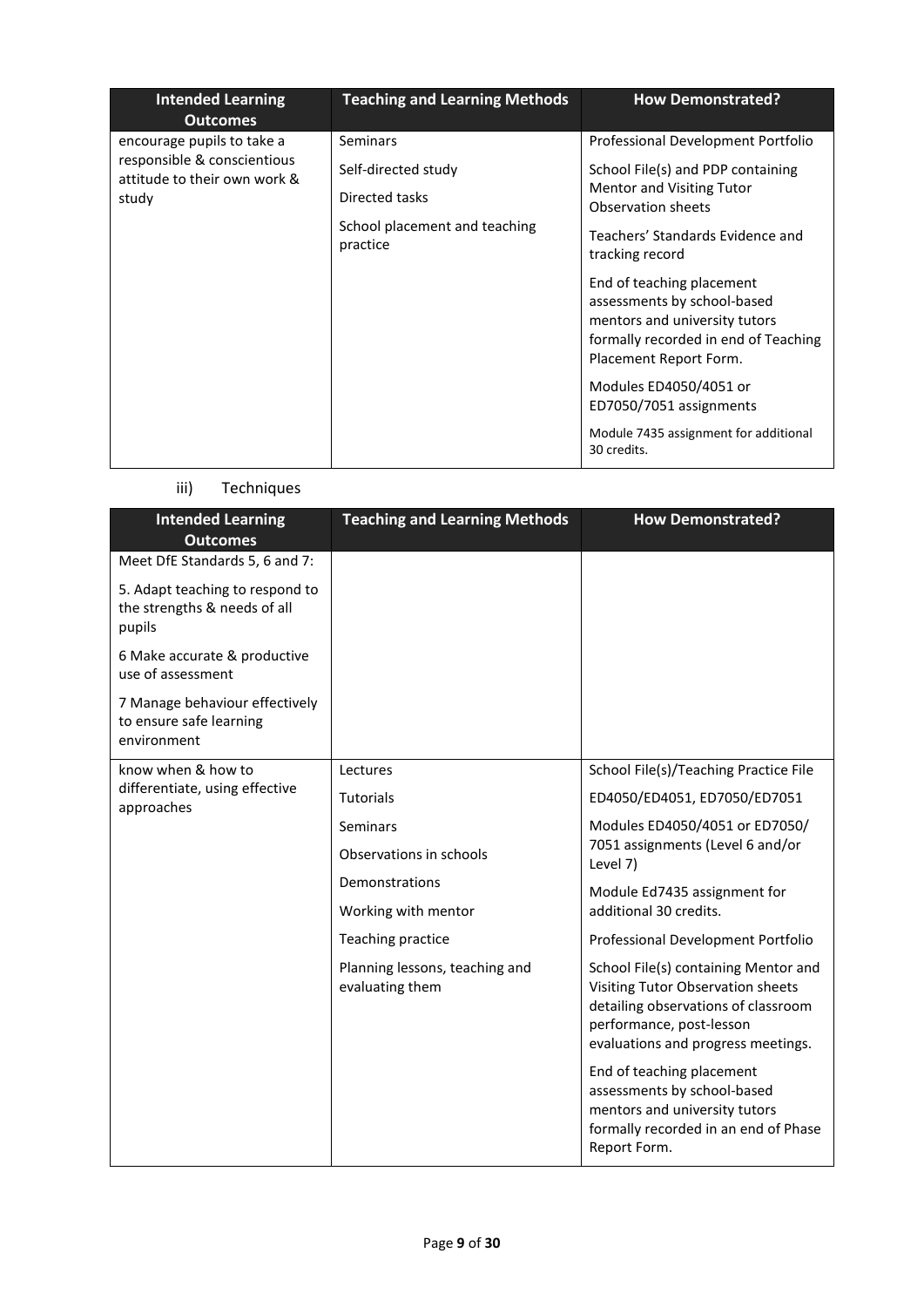| <b>Intended Learning</b><br><b>Outcomes</b>                       | <b>Teaching and Learning Methods</b>              | <b>How Demonstrated?</b>                                                                                                                                                           |
|-------------------------------------------------------------------|---------------------------------------------------|------------------------------------------------------------------------------------------------------------------------------------------------------------------------------------|
| have a secure understanding of                                    | Lectures                                          | School File(s)/Teaching Practice File                                                                                                                                              |
| how a range of factors can<br>inhibit pupils' ability to learn, & | Tutorials                                         | ED4050/ED4051, ED7050/ED7051                                                                                                                                                       |
| how best to overcome these                                        | Seminars                                          | Modules ED4050/4051 or ED7050/                                                                                                                                                     |
|                                                                   | Observations in schools                           | 7051 assignments (Level 6 and/or<br>Level 7)                                                                                                                                       |
|                                                                   | Demonstrations                                    | Module Ed7435 assignment for                                                                                                                                                       |
|                                                                   | Working with mentor                               | additional 30 credits.                                                                                                                                                             |
|                                                                   | Teaching practice                                 | Professional Development Portfolio                                                                                                                                                 |
|                                                                   | Planning lessons, teaching and<br>evaluating them | School File(s) containing Mentor and<br>Visiting Tutor Observation sheets<br>detailing observations of classroom<br>performance, post-lesson<br>evaluations and progress meetings. |
|                                                                   |                                                   | End of teaching placement<br>assessments by school-based<br>mentors and university tutors<br>formally recorded in an end of Phase<br>Report Form.                                  |
| demonstrate an awareness of                                       | Lectures                                          | School File(s)/Teaching Practice File                                                                                                                                              |
| the physical, social &<br>intellectual development of             | <b>Tutorials</b>                                  | ED4050/ED4051, ED7050/ED7051                                                                                                                                                       |
| children, & know how to adapt                                     | Seminars                                          | Modules ED4050/4051 or ED7050/                                                                                                                                                     |
| teaching to support pupils'<br>education at different stages of   | Observations in schools                           | 7051 assignments (Level 6 and/or<br>Level 7)                                                                                                                                       |
| development                                                       | Demonstrations                                    | Module Ed7435 assignment for                                                                                                                                                       |
|                                                                   | Working with mentor                               | additional 30 credits.                                                                                                                                                             |
|                                                                   | Teaching practice                                 | Professional Development Portfolio                                                                                                                                                 |
|                                                                   | Planning lessons, teaching and<br>evaluating them | School File(s) containing Mentor and<br>Visiting Tutor Observation sheets<br>detailing observations of classroom<br>performance, post-lesson<br>evaluations and progress meetings. |
|                                                                   |                                                   | End of teaching placement<br>assessments by school-based<br>mentors and university tutors<br>formally recorded in an end of Phase<br>Report Form.                                  |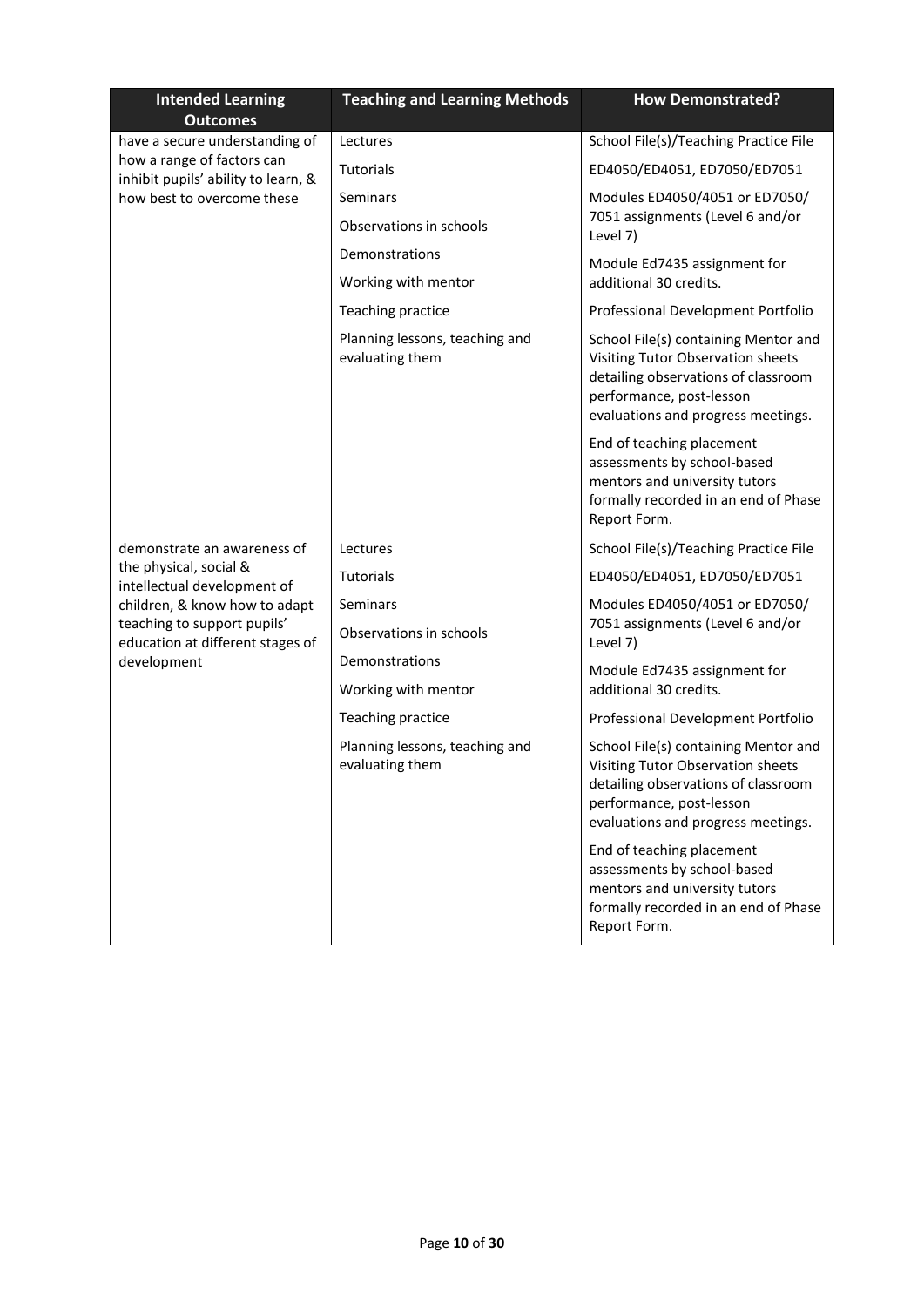| <b>Intended Learning</b><br><b>Outcomes</b>                                                           | <b>Teaching and Learning Methods</b>              | <b>How Demonstrated?</b>                                                                                                                                                           |
|-------------------------------------------------------------------------------------------------------|---------------------------------------------------|------------------------------------------------------------------------------------------------------------------------------------------------------------------------------------|
| have a clear understanding of                                                                         | Lectures                                          | School File(s)/Teaching Practice File                                                                                                                                              |
| pupil needs, including SEN, high<br>ability, EAL, with disabilities;<br>and be able to use & evaluate | Tutorials                                         | ED4050/ED4051, ED7050/ED7051                                                                                                                                                       |
|                                                                                                       | Seminars                                          | Modules ED4050/4051 or ED7050/                                                                                                                                                     |
| teaching approaches to engage<br>& support.                                                           | Observations in schools                           | 7051 assignments (Level 6 and/or<br>Level 7)                                                                                                                                       |
|                                                                                                       | Demonstrations                                    | Module Ed7435 assignment for                                                                                                                                                       |
|                                                                                                       | Working with mentor                               | additional 30 credits.                                                                                                                                                             |
|                                                                                                       | Teaching practice                                 | Professional Development Portfolio                                                                                                                                                 |
|                                                                                                       | Planning lessons, teaching and<br>evaluating them | School File(s) containing Mentor and<br>Visiting Tutor Observation sheets<br>detailing observations of classroom<br>performance, post-lesson<br>evaluations and progress meetings. |
|                                                                                                       |                                                   | End of teaching placement<br>assessments by school-based<br>mentors and university tutors<br>formally recorded in an end of Phase<br>Report Form.                                  |
| know & understand how to assess<br>the relevant subject & curriculum                                  | Lectures                                          | Modules ED4053/ED4424                                                                                                                                                              |
| areas, including statutory<br>assessment requirements                                                 | <b>Tutorials</b>                                  | School File(s) including Standards Log<br>(level 6):                                                                                                                               |
|                                                                                                       | Seminars                                          | Reflective tasks and regular lesson                                                                                                                                                |
|                                                                                                       | Observations in schools                           | evaluations                                                                                                                                                                        |
|                                                                                                       | Demonstrations<br>Working with mentor             | Evidence detailing observations of<br>classroom performance.                                                                                                                       |
|                                                                                                       | Teaching practice                                 | End of teaching placement                                                                                                                                                          |
|                                                                                                       | Planning lessons, teaching and<br>evaluating them | assessments by mentors.                                                                                                                                                            |
|                                                                                                       |                                                   | Modules ED7050/ED7051 (Level 7) or<br>Modules ED4050/ED4051 (Level 6)<br>assignments.                                                                                              |
| make use of formative &                                                                               | Lectures                                          | Modules ED4053/ED4424                                                                                                                                                              |
| summative assessment                                                                                  | Tutorials                                         | School File(s) including Standards Log                                                                                                                                             |
|                                                                                                       | Seminars                                          | (level 6):                                                                                                                                                                         |
|                                                                                                       | Observations in schools                           | Reflective tasks and regular lesson                                                                                                                                                |
|                                                                                                       | Demonstrations                                    | evaluations                                                                                                                                                                        |
|                                                                                                       | Working with mentor                               | Evidence detailing observations of<br>classroom performance.                                                                                                                       |
|                                                                                                       | Teaching practice                                 | End of teaching placement                                                                                                                                                          |
|                                                                                                       | Planning lessons, teaching and                    | assessments by mentors.                                                                                                                                                            |
|                                                                                                       | evaluating them                                   | Modules ED7050/ED7051 (Level 7) or<br>Modules ED4050/ED4051 (Level 6)<br>assignments                                                                                               |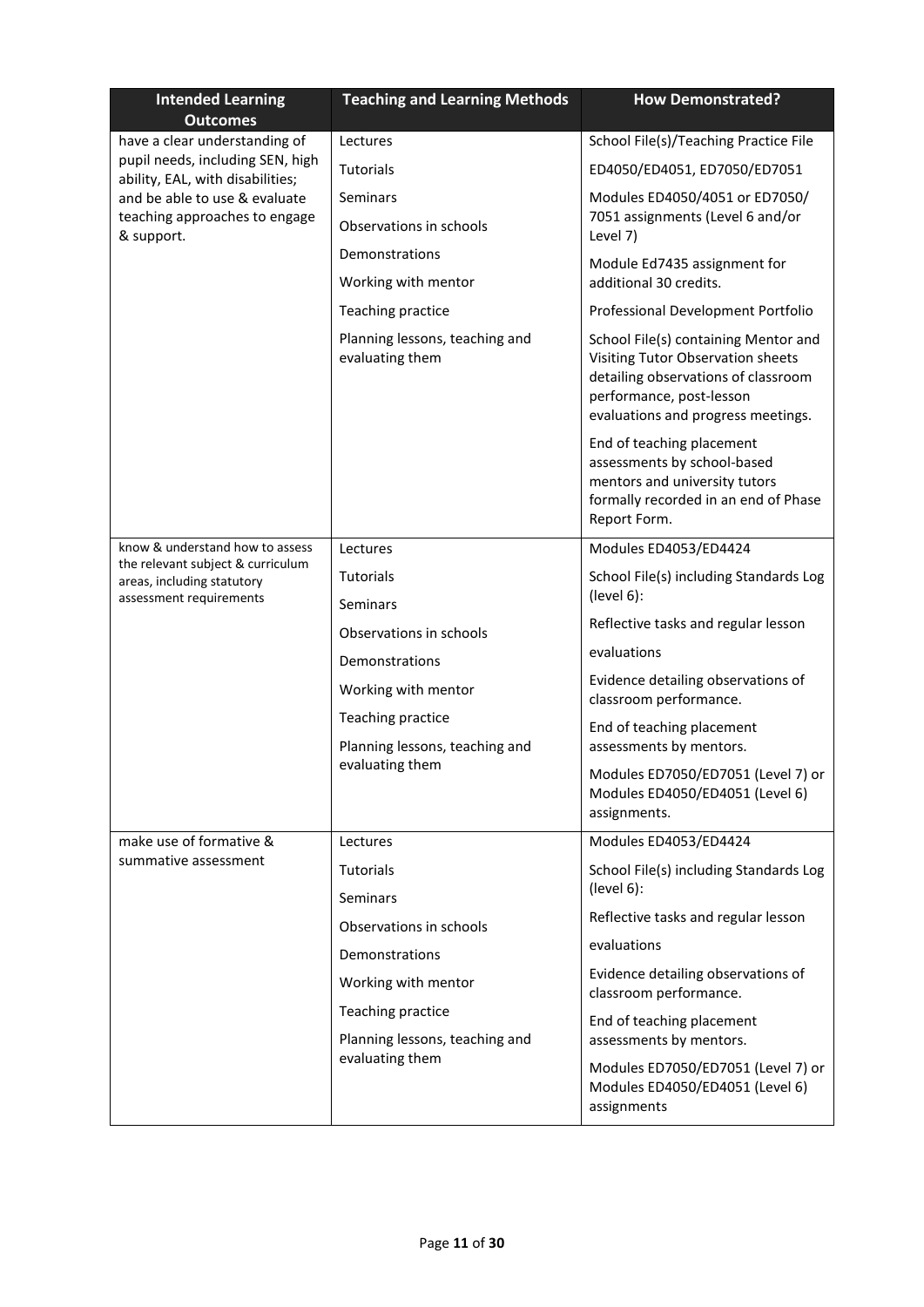| <b>Intended Learning</b><br><b>Outcomes</b>                                        | <b>Teaching and Learning Methods</b>                | <b>How Demonstrated?</b>                                                                                         |
|------------------------------------------------------------------------------------|-----------------------------------------------------|------------------------------------------------------------------------------------------------------------------|
| use relevant data to monitor                                                       | Lectures                                            | Modules ED4053/ED4424                                                                                            |
| progress, set targets, plan<br>lessons                                             | <b>Tutorials</b>                                    | School File(s) including Standards Log                                                                           |
|                                                                                    | Seminars                                            | (level 6):                                                                                                       |
|                                                                                    | Observations in schools                             | Reflective tasks and regular lesson                                                                              |
|                                                                                    | Demonstrations                                      | evaluations                                                                                                      |
|                                                                                    | Working with mentor                                 | Evidence detailing observations of<br>classroom performance.                                                     |
|                                                                                    | Teaching practice<br>Planning lessons, teaching and | End of teaching placement<br>assessments by mentors.                                                             |
|                                                                                    | evaluating them                                     | Modules ED7050/ED7051 (Level 7) or<br>Modules ED4050/ED4051 (Level 6)<br>assignments                             |
| give pupils regular oral and                                                       | Lectures                                            | Modules ED4053/ED4424                                                                                            |
| written feedback, & encourage<br>pupils to respond to the                          | <b>Tutorials</b>                                    | School File(s) including Standards Log                                                                           |
| feedback                                                                           | Seminars                                            | (level 6):                                                                                                       |
|                                                                                    | Observations in schools                             | Reflective tasks and regular lesson                                                                              |
|                                                                                    | Demonstrations                                      | evaluations                                                                                                      |
|                                                                                    | Working with mentor                                 | Evidence detailing observations of<br>classroom performance.                                                     |
|                                                                                    | Teaching practice                                   | End of teaching placement                                                                                        |
|                                                                                    | Planning lessons, teaching and                      | assessments by mentors.                                                                                          |
|                                                                                    | evaluating them                                     | Modules ED7050/ED7051 (Level 7) or<br>Modules ED4050/ED4051 (Level 6)<br>assignments                             |
| have clear rules & routines for                                                    | Lectures                                            | ED4053/ED4424 School File(s)                                                                                     |
| behaviour in classrooms, & take<br>responsibility for promoting                    | Tutorials                                           | including School File(s) including<br>Standards Log (level 6):                                                   |
| good & courteous behaviour in                                                      | Seminars                                            | Evidence detailing observations of                                                                               |
| classrooms & around school, in<br>accordance with the school's<br>behaviour policy | Observations in schools                             | classroom performance.                                                                                           |
|                                                                                    | Demonstrations                                      | End of teaching placement                                                                                        |
|                                                                                    | Working with mentor                                 | assessments by mentors.                                                                                          |
|                                                                                    | Teaching practice                                   | Evidence of professionalism,<br>application, demeanour, appropriate                                              |
|                                                                                    | Planning lessons, teaching and<br>evaluating them   | dress and personal discipline; acting<br>as an appropriate role model<br>(evaluated by school-based<br>mentors). |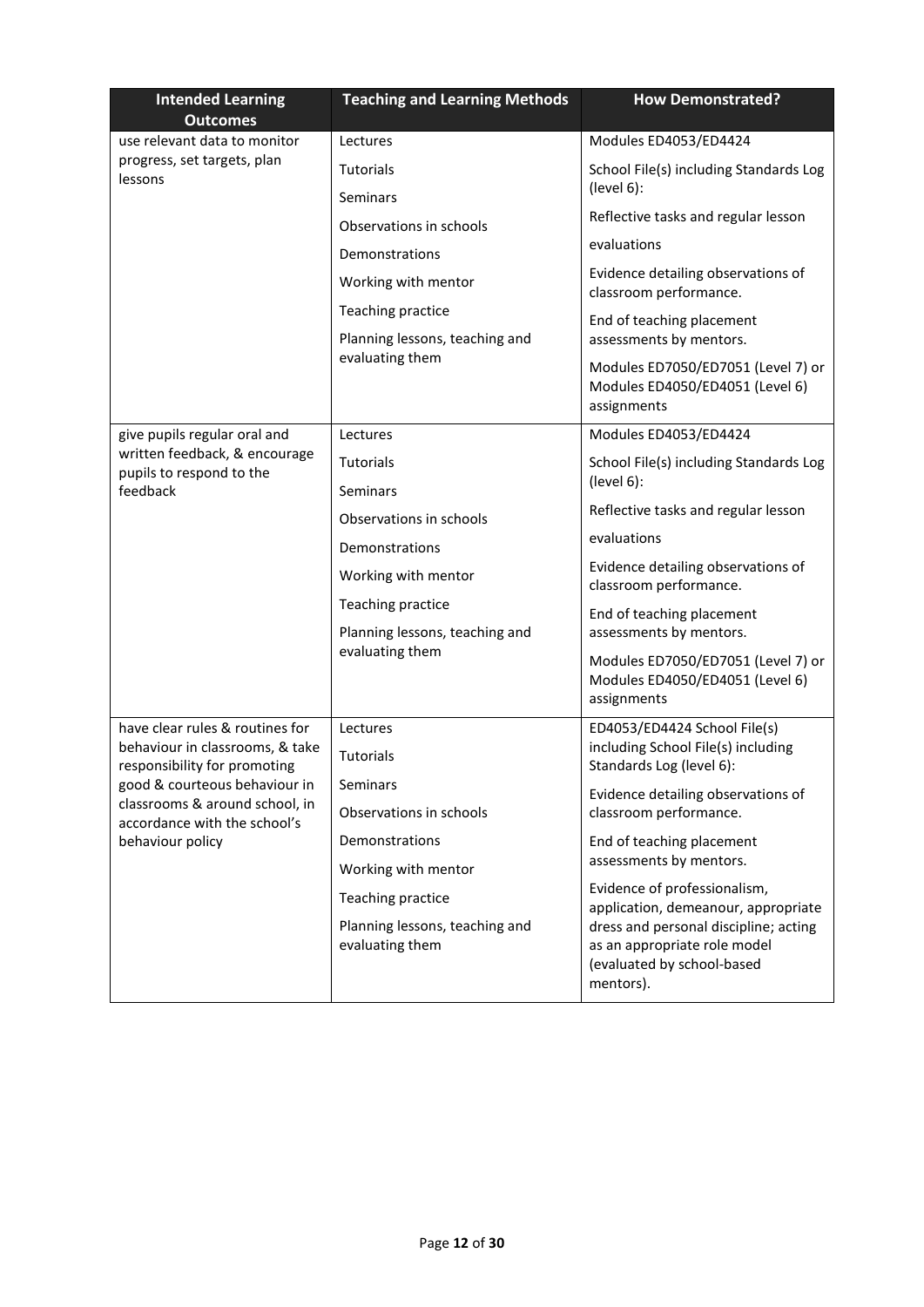| <b>Intended Learning</b><br><b>Outcomes</b>                                              | <b>Teaching and Learning Methods</b>                                                                                                | <b>How Demonstrated?</b>                                                                                                                                                                                                             |
|------------------------------------------------------------------------------------------|-------------------------------------------------------------------------------------------------------------------------------------|--------------------------------------------------------------------------------------------------------------------------------------------------------------------------------------------------------------------------------------|
| have high expectations of<br>behaviour, & establish a<br>framework for discipline with a | Lectures<br><b>Tutorials</b>                                                                                                        | ED4053/ED4424 School File(s)<br>including School File(s) including<br>Standards Log (level 6):                                                                                                                                       |
| range of strategies, using<br>praise, sanctions & rewards<br>consistently & fairly       | Seminars<br>Observations in schools<br>Demonstrations<br>Working with mentor<br>Teaching practice<br>Planning lessons, teaching and | Evidence detailing observations of<br>classroom performance.<br>End of teaching placement<br>assessments by mentors.<br>Evidence of professionalism,<br>application, demeanour, appropriate<br>dress and personal discipline; acting |
|                                                                                          | evaluating them                                                                                                                     | as an appropriate role model<br>(evaluated by school-based<br>mentors).                                                                                                                                                              |
| manage classes effectively,<br>using approaches which are                                | Lectures                                                                                                                            | ED4053/ED4424 School File(s)<br>including School File(s) including                                                                                                                                                                   |
| appropriate to pupils' needs in<br>order to involve & motivate<br>them                   | <b>Tutorials</b><br>Seminars                                                                                                        | Standards Log (level 6):<br>Evidence detailing observations of                                                                                                                                                                       |
|                                                                                          | Observations in schools<br>Demonstrations<br>Working with mentor                                                                    | classroom performance.<br>End of teaching placement<br>assessments by mentors.                                                                                                                                                       |
|                                                                                          | Teaching practice<br>Planning lessons, teaching and<br>evaluating them                                                              | Evidence of professionalism,<br>application, demeanour, appropriate<br>dress and personal discipline; acting<br>as an appropriate role model<br>(evaluated by school-based<br>mentors).                                              |
| maintain good relationships<br>with pupils, exercise<br>appropriate authority, & act     | Lectures<br>Tutorials                                                                                                               | ED4053/ED4424 School File(s)<br>including School File(s) including<br>Standards Log (level 6):                                                                                                                                       |
| decisively when necessary.                                                               | Seminars<br>Observations in schools                                                                                                 | Evidence detailing observations of<br>classroom performance.                                                                                                                                                                         |
|                                                                                          | Demonstrations<br>Working with mentor                                                                                               | End of teaching placement<br>assessments by mentors.                                                                                                                                                                                 |
|                                                                                          | Teaching practice<br>Planning lessons, teaching and<br>evaluating them                                                              | Evidence of professionalism,<br>application, demeanour, appropriate<br>dress and personal discipline; acting<br>as an appropriate role model<br>(evaluated by school-based<br>mentors).                                              |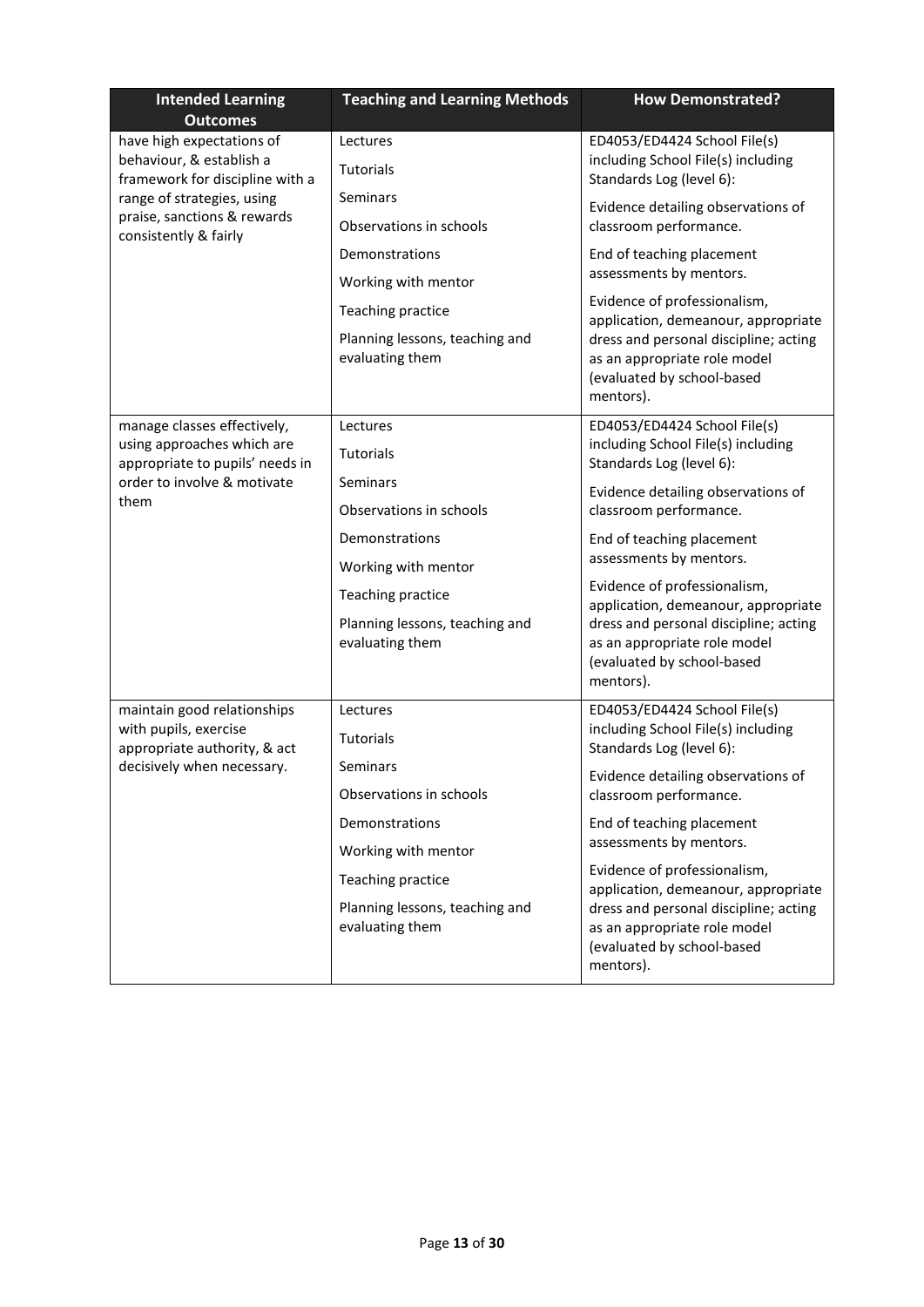### iv) Critical analysis

| <b>Intended Learning</b>                                                                        | <b>Teaching and Learning Methods</b>                                                                                                                                                                                                     | <b>How Demonstrated?</b>                                                                                                                                                                                                                                                                                                                                                                                                    |
|-------------------------------------------------------------------------------------------------|------------------------------------------------------------------------------------------------------------------------------------------------------------------------------------------------------------------------------------------|-----------------------------------------------------------------------------------------------------------------------------------------------------------------------------------------------------------------------------------------------------------------------------------------------------------------------------------------------------------------------------------------------------------------------------|
| <b>Outcomes</b>                                                                                 |                                                                                                                                                                                                                                          |                                                                                                                                                                                                                                                                                                                                                                                                                             |
| Analyse teaching and learning,<br>exploring how pupils learn                                    | Lectures<br><b>Tutorials</b><br>Seminars<br>Directed reading<br>Observations in schools<br>Demonstrations<br>Computer-aided learning<br>Working with mentor<br>Induction programmes in school<br>Independent research in school settings | Two written assignments (5000 words<br>each, ED7050/7051) and the additional<br>30-credit module assignment (ED7435).<br>Teaching practice reflections/teaching<br>practice file<br>Professional development portfolio (PDP)<br>Formative presentations at the<br>University<br>End of teaching placement assessments<br>by school-based mentors and university<br>tutors formally recorded in end of Phase<br>Report Form. |
| Evaluate classroom practice<br>through action research or case<br>studies of classroom practice | Lectures<br><b>Tutorials</b><br>Seminars<br>Directed reading<br>Observations in schools<br>Demonstrations<br>Computer-aided learning<br>Working with mentor<br>Induction programmes in school<br>Independent research in school settings | Two written assignments (5000 words<br>each, ED7050/7051) and the additional<br>30-credit module assignment (ED7435).<br>Teaching practice reflections/teaching<br>practice file<br>Professional development portfolio (PDP)<br>Formative presentations at the<br>University<br>End of teaching placement assessments<br>by school-based mentors and university<br>tutors formally recorded in end of Phase<br>Report Form. |
| Use and evaluate approaches to<br>managing pupil behaviour<br>effectively                       | Lectures<br><b>Tutorials</b><br>Seminars<br>Directed reading<br>Observations in schools<br>Demonstrations<br>Computer-aided learning<br>Working with mentor<br>Induction programmes in school<br>Independent research in school settings | Two written assignments (5000 words<br>each, ED7050/7051) and the additional<br>30-credit module assignment (ED7435).<br>Teaching practice reflections/teaching<br>practice file<br>Professional development portfolio (PDP)<br>Formative presentations at the<br>University<br>End of teaching placement assessments<br>by school-based mentors and university<br>tutors formally recorded in end of Phase<br>Report Form. |
| Evaluate ways to assess pupil<br>learning formatively and<br>summatively                        | Lectures<br><b>Tutorials</b><br>Seminars<br>Directed reading<br>Observations in schools<br>Demonstrations<br>Computer-aided learning<br>Working with mentor<br>Induction programmes in school<br>Independent research in school settings | Two written assignments (5000 words<br>each, ED7050/7051) and the additional<br>30-credit module assignment (ED7435).<br>Teaching practice reflections/teaching<br>practice file<br>Professional development portfolio (PDP)<br>Formative presentations at the<br>University<br>End of teaching placement assessments<br>by school-based mentors and university<br>tutors formally recorded in end of Phase<br>Report Form. |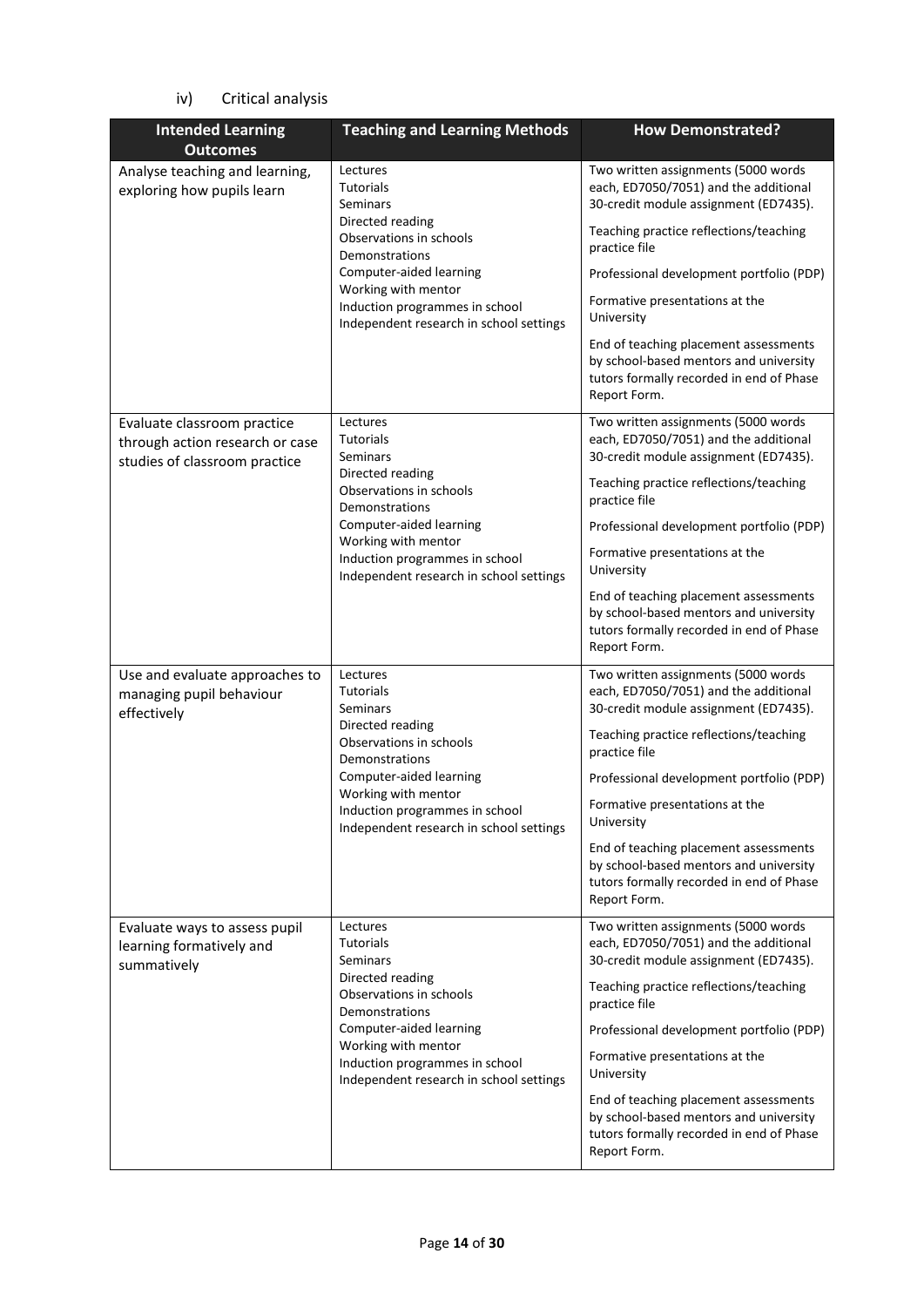| <b>Intended Learning</b><br><b>Outcomes</b>                                                                                                                                                                                                                                                                                                                | <b>Teaching and Learning Methods</b>                                                                                                                                                                                                     | <b>How Demonstrated?</b>                                                                                                                                                                                                                                                                                                                                                                                                    |
|------------------------------------------------------------------------------------------------------------------------------------------------------------------------------------------------------------------------------------------------------------------------------------------------------------------------------------------------------------|------------------------------------------------------------------------------------------------------------------------------------------------------------------------------------------------------------------------------------------|-----------------------------------------------------------------------------------------------------------------------------------------------------------------------------------------------------------------------------------------------------------------------------------------------------------------------------------------------------------------------------------------------------------------------------|
| Evaluate curricula                                                                                                                                                                                                                                                                                                                                         | Lectures<br><b>Tutorials</b><br>Seminars<br>Directed reading<br>Observations in schools<br>Demonstrations<br>Computer-aided learning<br>Working with mentor<br>Induction programmes in school<br>Independent research in school settings | Two written assignments (5000 words<br>each, ED7050/7051) and the additional<br>30-credit module assignment (ED7435).<br>Teaching practice reflections/teaching<br>practice file<br>Professional development portfolio (PDP)<br>Formative presentations at the<br>University<br>End of teaching placement assessments<br>by school-based mentors and university<br>tutors formally recorded in end of Phase<br>Report Form. |
| Module ED7435: Examine and<br>critically evaluate education<br>research evidence relevant to<br>trends and developments, for<br>example in relation to school<br>policies and priorities such as<br>inclusion, equal opportunities,<br>differentiation, literacy, behaviour<br>management, safeguarding,<br>Personal/Social and Health<br>Education(PSHE). | Directed reading<br>Observations in schools<br>Independent research in school settings                                                                                                                                                   | Module ED7435 assignment for<br>additional 30 credits.                                                                                                                                                                                                                                                                                                                                                                      |

### v) Presentation

| <b>Intended Learning</b><br><b>Outcomes</b>                                                                                                                                                                                 | <b>Teaching and Learning Methods</b>                                                                                              | <b>How Demonstrated?</b>                                                                                                                                                                                                                                                                                                                                                                                                                                                                                                                              |
|-----------------------------------------------------------------------------------------------------------------------------------------------------------------------------------------------------------------------------|-----------------------------------------------------------------------------------------------------------------------------------|-------------------------------------------------------------------------------------------------------------------------------------------------------------------------------------------------------------------------------------------------------------------------------------------------------------------------------------------------------------------------------------------------------------------------------------------------------------------------------------------------------------------------------------------------------|
| Presentation is a continual<br>factor in the work of student-<br>teachers in this programme, at<br>the University and in school e.g.<br>in meeting Standard 4 (DfE<br>$2012$ :<br>4 Plan & teach well-structured<br>lessons |                                                                                                                                   |                                                                                                                                                                                                                                                                                                                                                                                                                                                                                                                                                       |
| impart knowledge & develop<br>understanding through effective<br>use of lesson time                                                                                                                                         | Lectures<br><b>Tutorials</b><br>Seminars<br>Observations in schools<br>Demonstrations<br>Working with mentor<br>Teaching practice | School File(s).<br>Modules ED4050/4051 or<br>ED7050/7051nassignments (Level 6<br>and/or Level 7)<br>Module 7435 assignment for additional<br>30 credits.<br>Professional Development Portfolio<br>(PDP)<br>School File(s) containing Evidence<br>Record Forms (ERFS) detailing<br>observations of classroom performance<br>Teaching practice observations<br>Formative presentations in the University<br>End of teaching placement assessments<br>by school-based mentors and university<br>tutors formally recorded in end of Phase<br>Report Form. |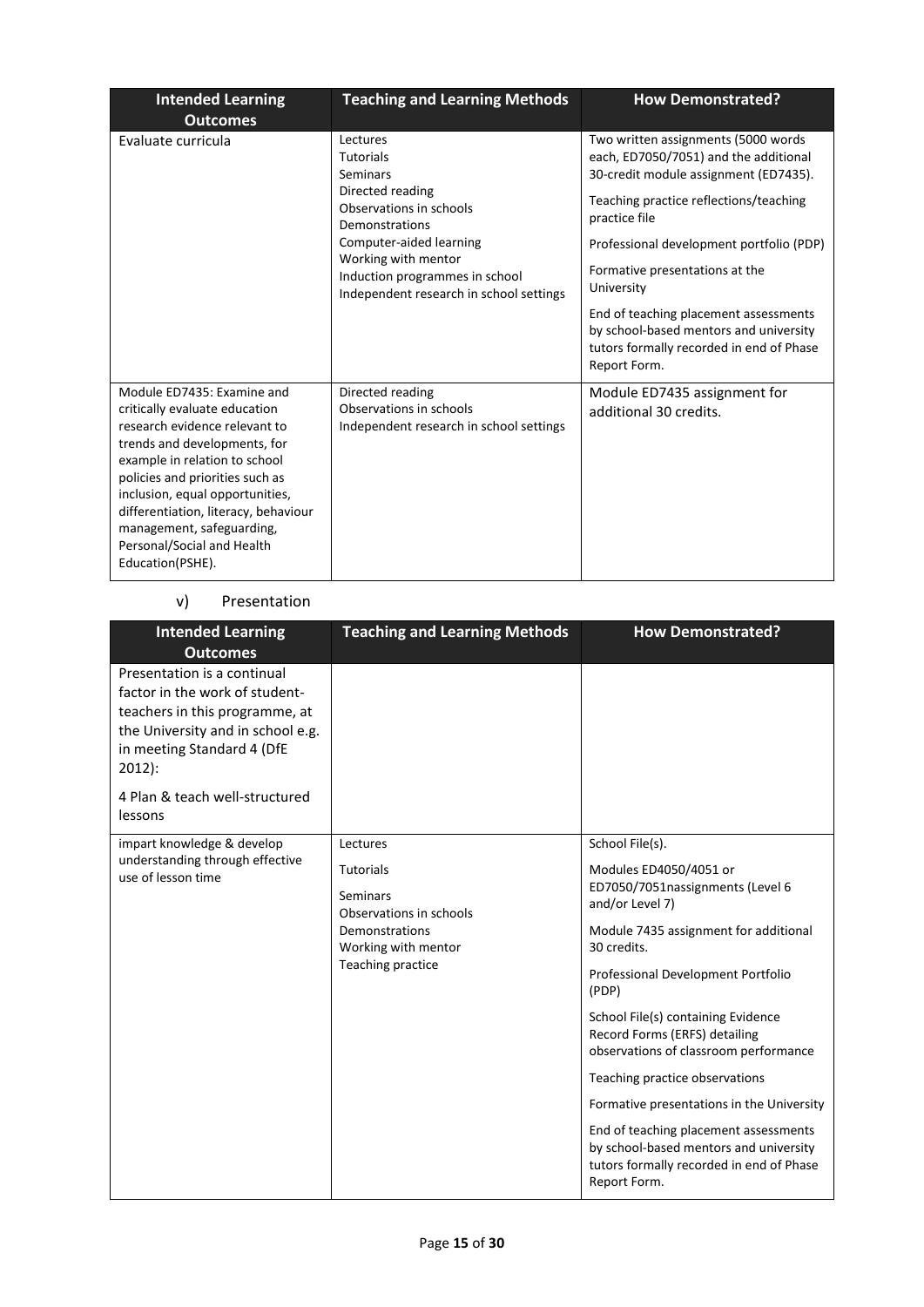| <b>Intended Learning</b><br><b>Outcomes</b>                 | <b>Teaching and Learning Methods</b>             | <b>How Demonstrated?</b>                                                                                                                    |
|-------------------------------------------------------------|--------------------------------------------------|---------------------------------------------------------------------------------------------------------------------------------------------|
| promote a love of learning &                                | Lectures                                         | School File(s).                                                                                                                             |
| children's intellectual curiosity                           | Tutorials<br>Seminars<br>Observations in schools | Modules ED4050/4051 or<br>ED7050/7051nassignments (Level 6<br>and/or Level 7)                                                               |
|                                                             | Demonstrations                                   | Module 7435 assignment for additional<br>30 credits.                                                                                        |
|                                                             | Working with mentor                              | Professional Development Portfolio<br>(PDP)                                                                                                 |
|                                                             | Teaching practice                                | School File(s) containing Evidence<br>Record Forms (ERFS) detailing<br>observations of classroom performance                                |
|                                                             |                                                  | Teaching practice observations                                                                                                              |
|                                                             |                                                  | Formative presentations in the University                                                                                                   |
|                                                             |                                                  | End of teaching placement assessments<br>by school-based mentors and university<br>tutors formally recorded in end of Phase<br>Report Form. |
| set homework & plan other out-of-                           | Lectures                                         | School File(s).                                                                                                                             |
| class activities to consolidate &<br>extend the knowledge & | <b>Tutorials</b>                                 | Modules ED4050/4051 or                                                                                                                      |
| understanding pupils have acquired                          | Seminars                                         | ED7050/7051nassignments (Level 6<br>and/or Level 7)                                                                                         |
|                                                             | Observations in schools                          | Module 7435 assignment for additional<br>30 credits.                                                                                        |
|                                                             | Demonstrations                                   | Professional Development Portfolio<br>(PDP)                                                                                                 |
|                                                             | Working with mentor                              | School File(s) containing Evidence                                                                                                          |
|                                                             | Teaching practice                                | Record Forms (ERFS) detailing<br>observations of classroom performance                                                                      |
|                                                             |                                                  | Teaching practice observations                                                                                                              |
|                                                             |                                                  | Formative presentations in the University                                                                                                   |
|                                                             |                                                  | End of teaching placement assessments<br>by school-based mentors and university<br>tutors formally recorded in end of Phase<br>Report Form. |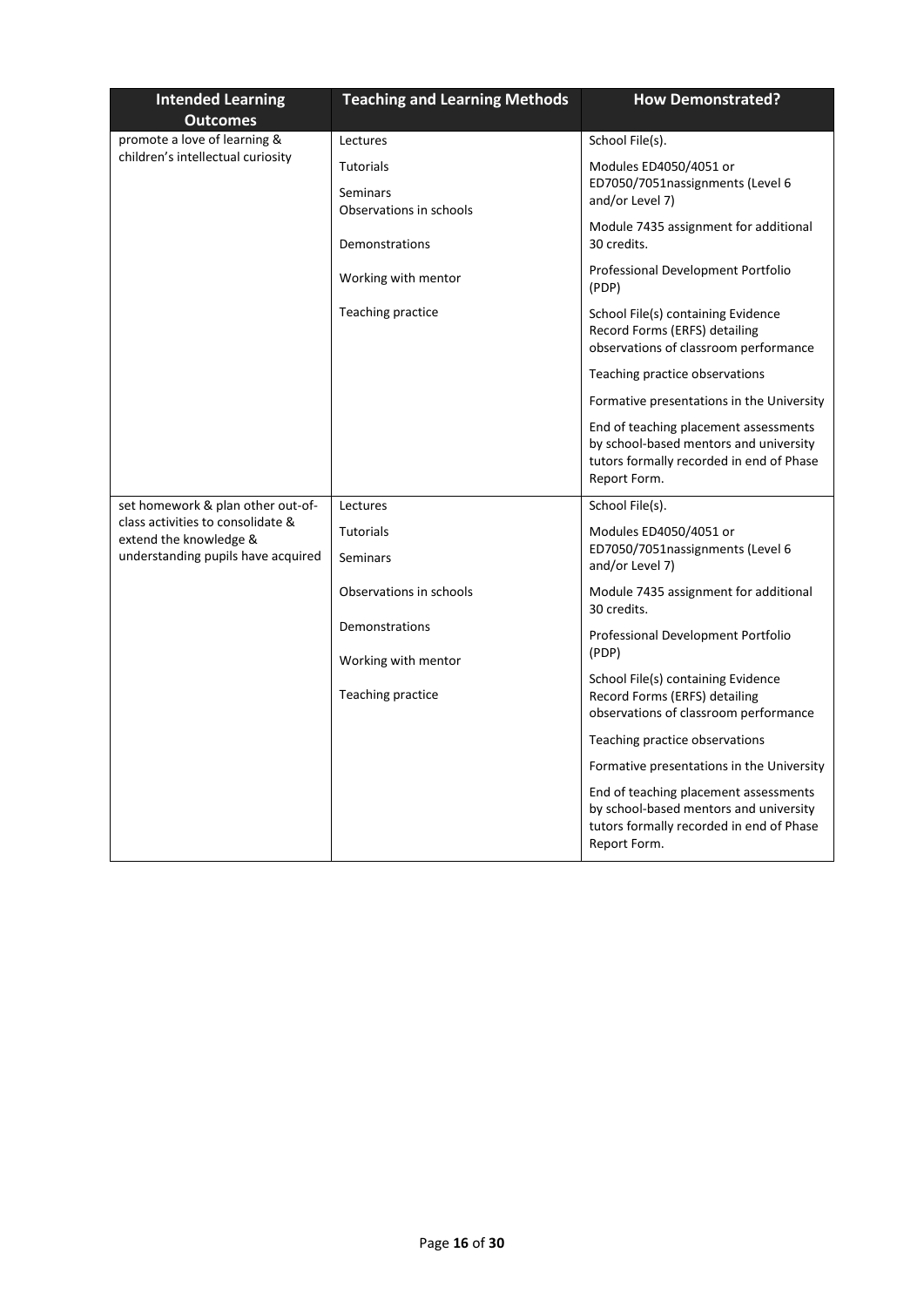| <b>Intended Learning</b><br><b>Outcomes</b>                                 | <b>Teaching and Learning Methods</b> | <b>How Demonstrated?</b>                                                                                                                    |
|-----------------------------------------------------------------------------|--------------------------------------|---------------------------------------------------------------------------------------------------------------------------------------------|
| contribute to the design &                                                  | Lectures                             | School File(s).                                                                                                                             |
| provision of an engaging curriculum<br>within the relevant subject area(s). | <b>Tutorials</b>                     | Modules ED4050/4051 or                                                                                                                      |
|                                                                             | Seminars                             | ED7050/7051nassignments (Level 6<br>and/or Level 7)                                                                                         |
|                                                                             | Observations in schools              | Module 7435 assignment for additional<br>30 credits.                                                                                        |
|                                                                             | Demonstrations                       | Professional Development Portfolio                                                                                                          |
|                                                                             | Working with mentor                  | (PDP)                                                                                                                                       |
|                                                                             | Teaching practice                    | School File(s) containing Evidence<br>Record Forms (ERFS) detailing<br>observations of classroom performance                                |
|                                                                             |                                      | Teaching practice observations                                                                                                              |
|                                                                             |                                      | Formative presentations in the University                                                                                                   |
|                                                                             |                                      | End of teaching placement assessments<br>by school-based mentors and university<br>tutors formally recorded in end of Phase<br>Report Form. |

### vi) Appraisal of evidence

| <b>Intended Learning</b><br><b>Outcomes</b>                                                                | <b>Teaching and Learning Methods</b>                                                                                                     | <b>How Demonstrated?</b>                                                                                                                                                                                                                                                                                                                                                                                                                                                  |
|------------------------------------------------------------------------------------------------------------|------------------------------------------------------------------------------------------------------------------------------------------|---------------------------------------------------------------------------------------------------------------------------------------------------------------------------------------------------------------------------------------------------------------------------------------------------------------------------------------------------------------------------------------------------------------------------------------------------------------------------|
| reflect systematically on the<br>effectiveness of lessons &<br>approaches to teaching (from<br>standard 4) | Lectures<br><b>Tutorials</b><br><b>Seminars</b><br>Observations in schools<br>Demonstrations<br>Working with mentor<br>Teaching practice | Lesson evaluations (compulsory<br>requirement after each lesson)<br>School File(s) and PDP containing<br>Evidence Record Forms (ERFS) detailing<br>observations of classroom performance<br>Teaching practice observations<br>Formative presentations in the University<br>2 x 5000-word assignments<br>Modules 7050/7051.<br>End of teaching placement assessments<br>by school-based mentors and university<br>tutors formally recorded in end of Phase<br>Report Form. |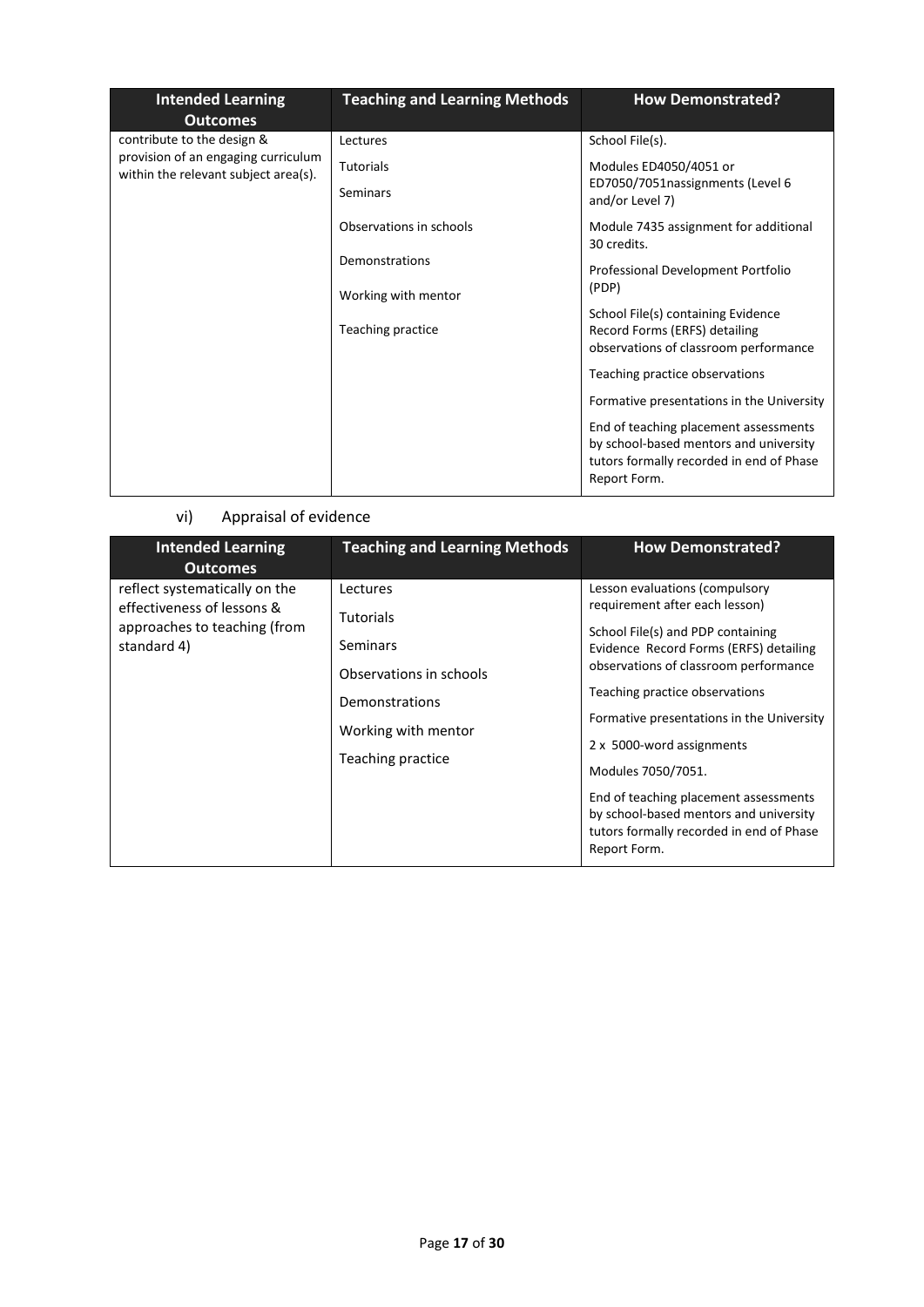| <b>Intended Learning</b><br><b>Outcomes</b>                                                                                                                                                                                                                                     | <b>Teaching and Learning Methods</b>                                                                                                     | <b>How Demonstrated?</b>                                                                                                                                                                                                                                                                                                                                                                                                                                                                                                                                                                                                                       |
|---------------------------------------------------------------------------------------------------------------------------------------------------------------------------------------------------------------------------------------------------------------------------------|------------------------------------------------------------------------------------------------------------------------------------------|------------------------------------------------------------------------------------------------------------------------------------------------------------------------------------------------------------------------------------------------------------------------------------------------------------------------------------------------------------------------------------------------------------------------------------------------------------------------------------------------------------------------------------------------------------------------------------------------------------------------------------------------|
| Module 7435: Engage in critical<br>analysis of practice and<br>reflection about their<br>development in education<br>during school-based field work,<br>reflecting on their own<br>pedagogic learning and<br>analyzing their impact on<br>student learning in the<br>classroom. | Lectures<br><b>Tutorials</b><br><b>Seminars</b><br>Observations in schools<br>Demonstrations<br>Working with mentor<br>Teaching practice | Lesson evaluations (compulsory<br>requirement after each lesson)<br>School File(s) and PDP containing<br>Evidence Record Forms (ERFS) detailing<br>observations of classroom performance<br>Teaching practice observations<br>Formative presentations in the University<br>2 x 5000-word assignments<br>Modules 7050/7051.<br>End of teaching placement assessments<br>by school-based mentors and university<br>tutors formally recorded in end of Phase<br>Report Form.<br>In addition, a developed ability to reflect<br>on practice (reflection-on-action) is<br>demonstrated through Module 7435<br>assignment for additional 30 credits. |

### **b)** Transferable skills

i) Research skills

| <b>Intended Learning</b><br><b>Outcomes</b>                                                                                                                                                          | <b>Teaching and Learning Methods</b>                                                                                                                                                       | <b>How Demonstrated?</b>                                                                                                                                                                                        |
|------------------------------------------------------------------------------------------------------------------------------------------------------------------------------------------------------|--------------------------------------------------------------------------------------------------------------------------------------------------------------------------------------------|-----------------------------------------------------------------------------------------------------------------------------------------------------------------------------------------------------------------|
| Use information from research<br>to inform practice e.g. to meet<br>special needs, to support<br>language development of pupils<br>with EAL.                                                         | Lectures<br><b>Tutorials</b><br>Seminars<br>Directed reading<br>Observations in schools<br>Working with mentor<br>Resource-based learning<br>Independent research: classroom<br>evaluation | Reflective tasks<br>Submission of Professional Development<br>Portfolio (PDP)<br>Submission of Subject Development<br>Record<br>Level 7 research projects and reflection<br>in Modules ED7050/7051 assignments. |
| Know how to use local and<br>national statistical information<br>to evaluate the effectiveness of<br>their teaching, monitor the<br>progress of pupils they teach<br>and raise levels of attainment. | Lectures<br><b>Tutorials</b><br>Seminars<br>Directed reading<br>Observations in schools<br>Working with mentor<br>Resource-based learning<br>Independent research: classroom<br>evaluation | Reflective tasks<br>Submission of Professional Development<br>Portfolio (PDP)<br>Submission of Subject Development<br>Record<br>Level 7 research projects and reflection<br>in Modules ED7050/7051 assignments. |
| Conduct small-scale classroom<br>research (e.g. action research,<br>lesson study, case studies) for<br>assignments 7050/7051.                                                                        | Lectures<br><b>Tutorials</b><br>Seminars<br>Directed reading<br>Observations in schools<br>Working with mentor<br>Resource-based learning<br>Independent research: classroom<br>evaluation | Reflective tasks<br>Submission of Professional Development<br>Portfolio (PDP)<br>Submission of Subject Development<br>Record<br>Level 7 research projects and reflection<br>in Modules ED7050/7051 assignments. |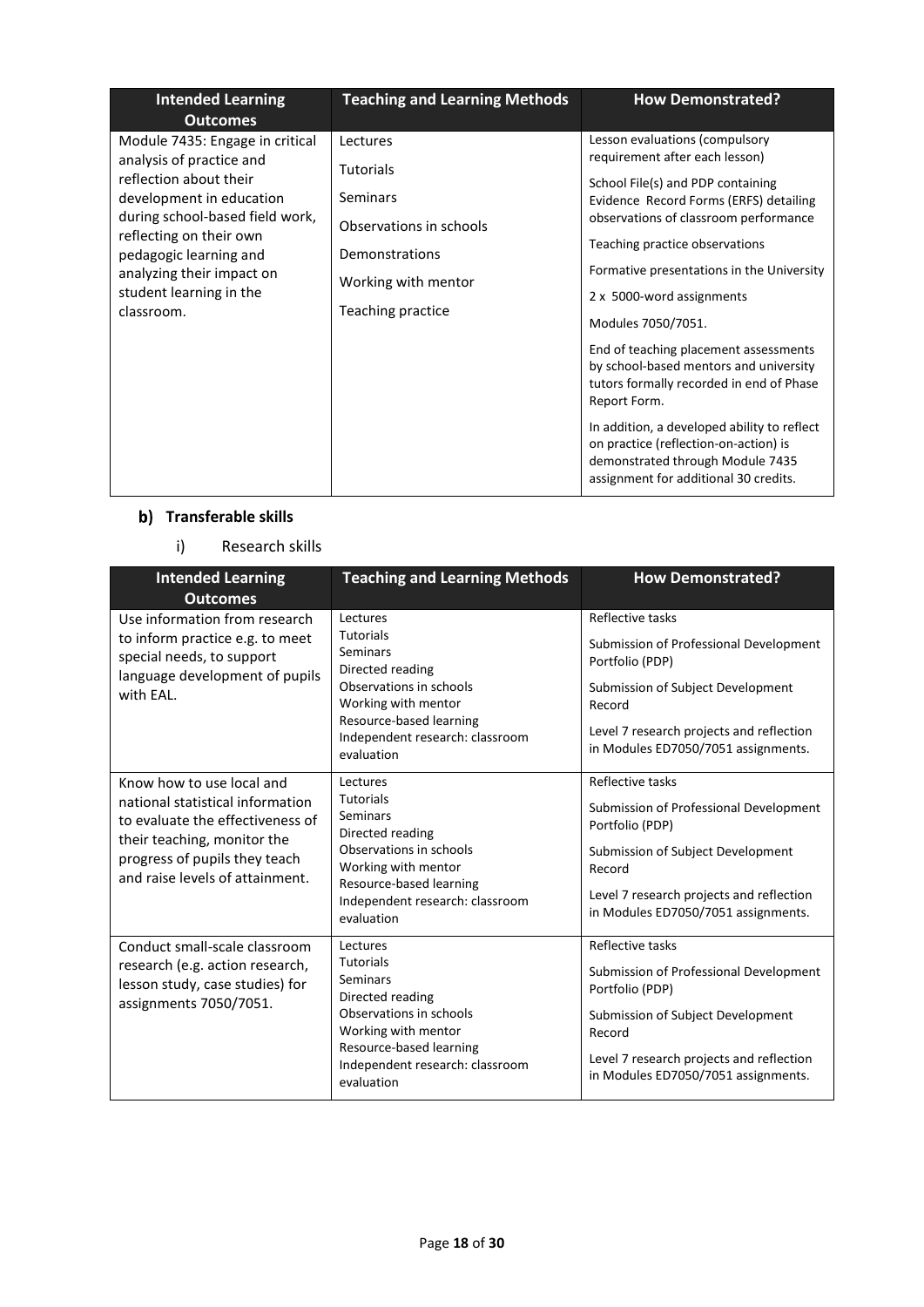| <b>Intended Learning</b><br><b>Outcomes</b>                                                                                                                                                                                                                                              | <b>Teaching and Learning Methods</b>                                                                                                                                                       | <b>How Demonstrated?</b>                             |
|------------------------------------------------------------------------------------------------------------------------------------------------------------------------------------------------------------------------------------------------------------------------------------------|--------------------------------------------------------------------------------------------------------------------------------------------------------------------------------------------|------------------------------------------------------|
| ED7435 Demonstrate analytical<br>understanding of some of the<br>major theoretical underpinnings<br>of trends in educational policy,<br>development and practice,<br>demonstrating understanding<br>through their reflections on<br>classroom experiences during<br>teaching placements. | Lectures<br><b>Tutorials</b><br>Seminars<br>Directed reading<br>Observations in schools<br>Working with mentor<br>Resource-based learning<br>Independent research: classroom<br>evaluation | Module 7435 assignment for additional<br>30 credits. |

### ii) Communication skills

| <b>Intended Learning</b><br><b>Outcomes</b>                         | <b>Teaching and Learning Methods</b>     | <b>How Demonstrated?</b>                                                                                                                                                                                                                                                               |
|---------------------------------------------------------------------|------------------------------------------|----------------------------------------------------------------------------------------------------------------------------------------------------------------------------------------------------------------------------------------------------------------------------------------|
| Meet the requirements of DfE<br>Standards 5, 6, and 8, teaching     | Lectures<br><b>Tutorials</b>             | Modules ED4050/4051 or ED7050/7051<br>assignments (Level 6 and/or Level 7)                                                                                                                                                                                                             |
| effectively, working with others,<br>guiding children to learn more | Seminars                                 | Module 7435 assignment for additional<br>30 credits.                                                                                                                                                                                                                                   |
| effectively                                                         | Observations in schools                  | Professional Development Portfolio                                                                                                                                                                                                                                                     |
|                                                                     | Demonstrations                           | <b>Teaching Practice Observations</b>                                                                                                                                                                                                                                                  |
|                                                                     | Working with mentor<br>Teaching practice | School File(s) and PDP containing<br>Evidence Record Forms (ERFS) detailing<br>observations of classroom performance<br>Formative presentations in the University                                                                                                                      |
|                                                                     |                                          | End of teaching placement assessments<br>by school-based mentors and university<br>tutors formally recorded in end of Phase<br>Report Form.                                                                                                                                            |
|                                                                     |                                          | ED4053/ED4424 School File(s) including<br>Standards Log (level 6):<br>Evidence detailing observations of<br>classroom performance.<br>End of teaching placement assessments<br>by mentors.<br>Professionalism, application, demeanour,<br>appropriate dress and personal<br>discipline |

### iii) Data presentation

| <b>Intended Learning</b><br><b>Outcomes</b> | <b>Teaching and Learning Methods</b>                                                                                                                           | <b>How Demonstrated?</b>                                                                                                                                                                                                                                                                                                                                                                                                                   |
|---------------------------------------------|----------------------------------------------------------------------------------------------------------------------------------------------------------------|--------------------------------------------------------------------------------------------------------------------------------------------------------------------------------------------------------------------------------------------------------------------------------------------------------------------------------------------------------------------------------------------------------------------------------------------|
| Analyse assessment and<br>performance data  | Lectures<br><b>Tutorials</b><br><b>Seminars</b><br>Demonstrations<br>Working with mentor<br>Teaching practice<br>Preparing lessons during teaching<br>practice | Modules ED4050/4051 or ED7050/7051<br>assignments (Level 6 and/or Level 7)<br>In the Module 7435 assignment for<br>additional 30 credits, data analysis and<br>interpretation will be demonstrated<br>throughout the assignment.<br>End of teaching placement assessments<br>by school-based mentors and university<br>tutors formally recorded in end of Phase<br>Report Form.<br>Formative presentations in the University<br>programme. |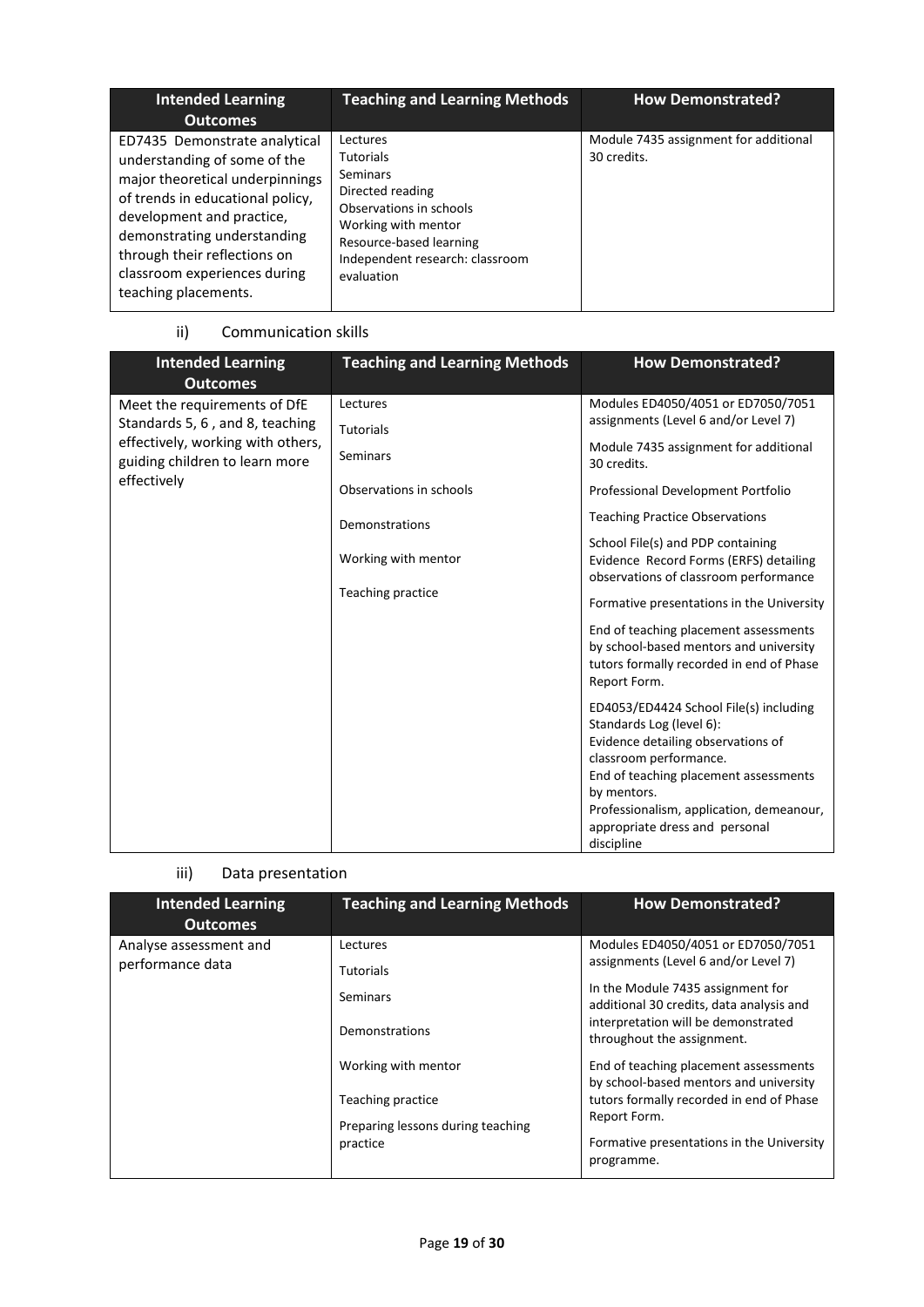| <b>Intended Learning</b><br><b>Outcomes</b>                                                                       | <b>Teaching and Learning Methods</b>                                          | <b>How Demonstrated?</b>                                                                                                                    |
|-------------------------------------------------------------------------------------------------------------------|-------------------------------------------------------------------------------|---------------------------------------------------------------------------------------------------------------------------------------------|
| Make effective use of data<br>projection and interactive<br>whiteboards for pedagogic<br>purposes; use PowerPoint | Lectures<br><b>Tutorials</b>                                                  | Modules ED4050/4051 or ED7050/7051<br>assignments (Level 6 and/or Level 7)<br>In the Module 7435 assignment for                             |
|                                                                                                                   | Seminars<br>Demonstrations                                                    | additional 30 credits, data analysis and<br>interpretation will be demonstrated<br>throughout the assignment.                               |
|                                                                                                                   | Working with mentor<br>Teaching practice<br>Preparing lessons during teaching | End of teaching placement assessments<br>by school-based mentors and university<br>tutors formally recorded in end of Phase<br>Report Form. |
|                                                                                                                   | practice                                                                      | Formative presentations in the University<br>programme.                                                                                     |

## iv) Information technology

| <b>Intended Learning</b><br><b>Outcomes</b>                                 | <b>Teaching and Learning Methods</b> | <b>How Demonstrated?</b>                                                                                                                                                     |
|-----------------------------------------------------------------------------|--------------------------------------|------------------------------------------------------------------------------------------------------------------------------------------------------------------------------|
| Make effective use of ICT in                                                | Lectures                             | PDP for Module ED4050 (Level 6 only)                                                                                                                                         |
| learning, teaching and assessing (all<br>required within the DfE standards) | Tutorials                            | Modules ED4050/4051 teaching<br>practices (Level 6).                                                                                                                         |
|                                                                             | Seminars                             | Modules ED7050/ED7051 in relation to                                                                                                                                         |
|                                                                             | Observations in schools              | research and Level 7 assignments (5000<br>words)<br>School File(s) and PDP containing Mentor<br>and Visiting Tutor Observation sheets<br>detailing observations of classroom |
|                                                                             | Demonstrations                       |                                                                                                                                                                              |
|                                                                             | Working with mentor                  | performance (Level 6)<br>Formative presentations in the University                                                                                                           |
|                                                                             | Teaching practice                    | (Level 7)                                                                                                                                                                    |
|                                                                             |                                      | End of teaching placement assessments<br>by school-based mentors and university<br>tutors formally recorded in end of Phase<br>Report Form.                                  |
| Use databases to search for                                                 | Lectures                             | PDP for Module ED4050 (Level 6 only)                                                                                                                                         |
| appropriate education research                                              | <b>Tutorials</b>                     | Modules ED4050/4051 teaching                                                                                                                                                 |
| papers                                                                      | Seminars                             | practices (Level 6).                                                                                                                                                         |
|                                                                             | Observations in schools              | Modules ED7050/ED7051 in relation to<br>research and Level 7 assignments (5000<br>words)                                                                                     |
|                                                                             | Demonstrations                       | School File(s) and PDP containing Mentor                                                                                                                                     |
|                                                                             | Working with mentor                  | and Visiting Tutor Observation sheets<br>detailing observations of classroom                                                                                                 |
|                                                                             | Teaching practice                    | performance (Level 6)                                                                                                                                                        |
|                                                                             |                                      | Formative presentations in the University<br>(Level 7)                                                                                                                       |
|                                                                             |                                      | End of teaching placement assessments<br>by school-based mentors and university<br>tutors formally recorded in end of Phase<br>Report Form.                                  |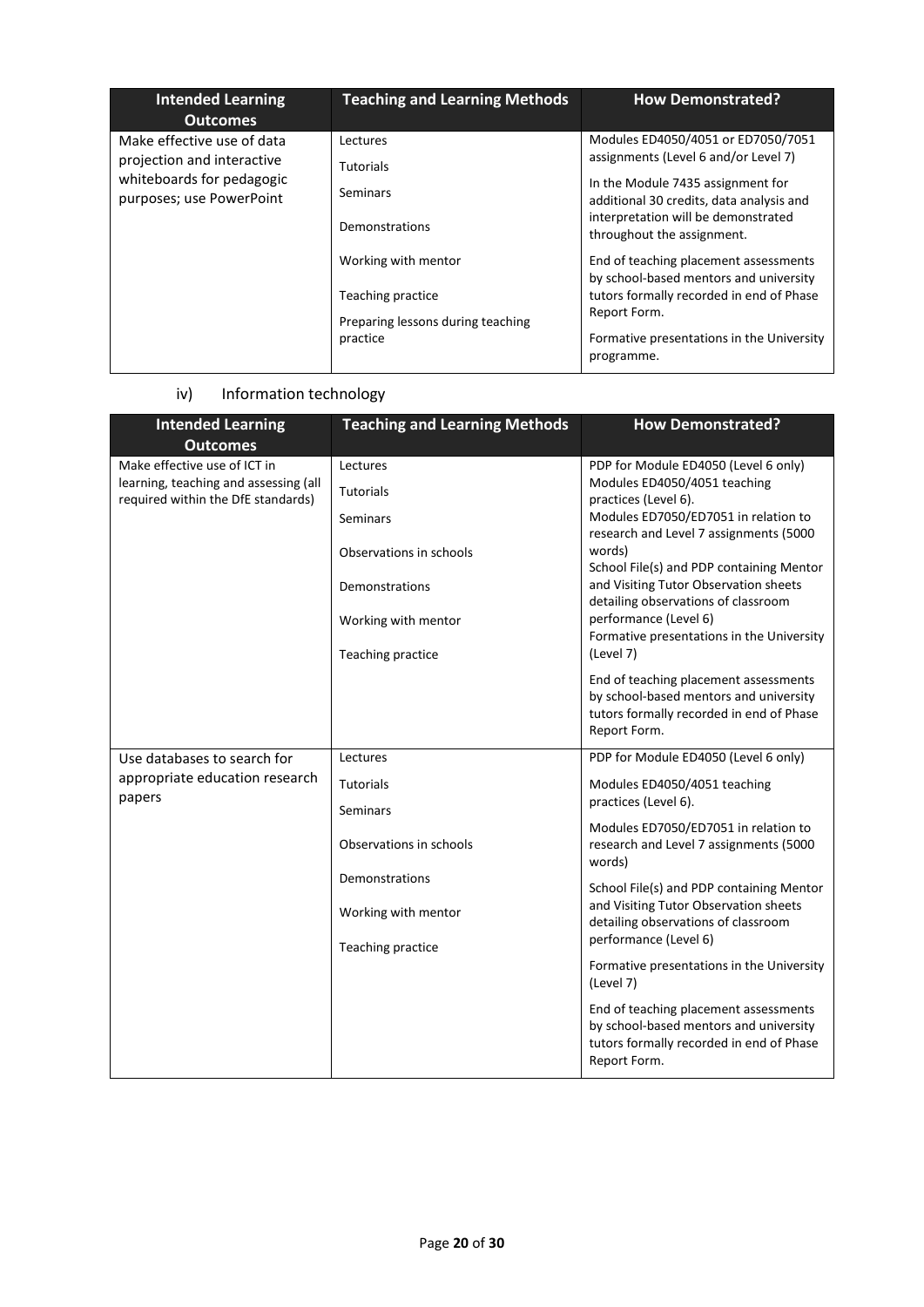| <b>Intended Learning</b><br><b>Outcomes</b>                                 | <b>Teaching and Learning Methods</b> | <b>How Demonstrated?</b>                                                                                                                    |
|-----------------------------------------------------------------------------|--------------------------------------|---------------------------------------------------------------------------------------------------------------------------------------------|
| Use subject specific applications                                           | Lectures                             | PDP for Module ED4050 (Level 6 only)                                                                                                        |
| in their teaching                                                           | <b>Tutorials</b>                     | Modules ED4050/4051 teaching                                                                                                                |
|                                                                             | Seminars                             | practices (Level 6).                                                                                                                        |
|                                                                             | Observations in schools              | Modules ED7050/ED7051 in relation to<br>research and Level 7 assignments (5000<br>words)                                                    |
|                                                                             | Demonstrations                       | School File(s) and PDP containing Mentor                                                                                                    |
|                                                                             | Working with mentor                  | and Visiting Tutor Observation sheets<br>detailing observations of classroom<br>performance (Level 6)                                       |
|                                                                             | Teaching practice                    |                                                                                                                                             |
|                                                                             |                                      | Formative presentations in the University<br>(Level 7)                                                                                      |
|                                                                             |                                      | End of teaching placement assessments<br>by school-based mentors and university<br>tutors formally recorded in end of Phase<br>Report Form. |
| Design opportunities for                                                    | Lectures                             | PDP for Module ED4050 (Level 6 only)                                                                                                        |
| learners to develop their ICT<br>skills (a cross-curricular<br>requirement) | <b>Tutorials</b><br>Seminars         | Modules ED4050/4051 teaching<br>practices (Level 6).                                                                                        |
|                                                                             | Observations in schools              | Modules ED7050/ED7051 in relation to<br>research and Level 7 assignments (5000<br>words)                                                    |
|                                                                             | Demonstrations                       | School File(s) and PDP containing Mentor                                                                                                    |
|                                                                             | Working with mentor                  | and Visiting Tutor Observation sheets<br>detailing observations of classroom                                                                |
|                                                                             | Teaching practice                    | performance (Level 6)                                                                                                                       |
|                                                                             |                                      | Formative presentations in the University<br>(Level 7)                                                                                      |
|                                                                             |                                      | End of teaching placement assessments<br>by school-based mentors and university<br>tutors formally recorded in end of Phase<br>Report Form. |

# v) Problem solving

| <b>Intended Learning</b><br><b>Outcomes</b>                                                                                                                                                                  | <b>Teaching and Learning Methods</b>                                                                                                                                                                    | <b>How Demonstrated?</b>                                                                                                                                                                                                                                    |
|--------------------------------------------------------------------------------------------------------------------------------------------------------------------------------------------------------------|---------------------------------------------------------------------------------------------------------------------------------------------------------------------------------------------------------|-------------------------------------------------------------------------------------------------------------------------------------------------------------------------------------------------------------------------------------------------------------|
| Competently and sensitively<br>address classroom problems:<br>diagnosis and intervention: a range<br>of the skills listed in other sections<br>e.g. managing pupil behaviour may<br>involve problem solving. | Lectures<br><b>Tutorials</b><br>Seminars<br>Directed reading<br>Observations in schools<br>Working with school-based mentor<br>Resource-based learning<br>Independent research: classroom<br>evaluation | <b>Teaching practice (Modules</b><br>ED4050/4051)<br>School practice and school files<br>Submission of Professional Development<br>Portfolio (Level 7) with reflective<br>statements<br>Level 7 research and reflection in<br>Modules 7050/7051 assignments |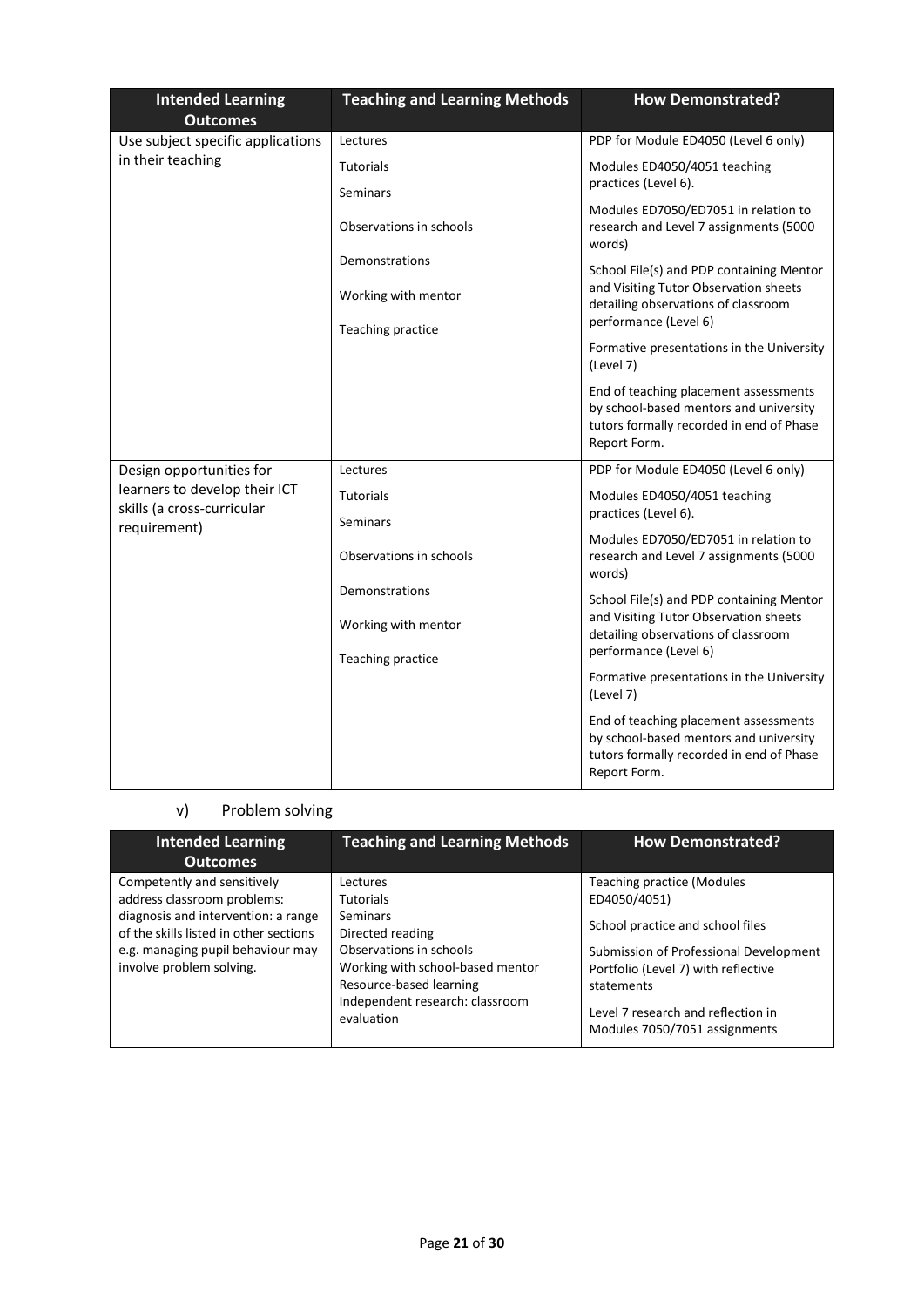| Intended Learning<br><b>Outcomes</b>                                               | <b>Teaching and Learning Methods</b>                                                                                                                                                                    | <b>How Demonstrated?</b>                                                                                                                                                                                                                                    |
|------------------------------------------------------------------------------------|---------------------------------------------------------------------------------------------------------------------------------------------------------------------------------------------------------|-------------------------------------------------------------------------------------------------------------------------------------------------------------------------------------------------------------------------------------------------------------|
| Working through some professional<br>dilemmas with teachers and<br>pastoral tutors | Lectures<br><b>Tutorials</b><br>Seminars<br>Directed reading<br>Observations in schools<br>Working with school-based mentor<br>Resource-based learning<br>Independent research: classroom<br>evaluation | <b>Teaching practice (Modules</b><br>ED4050/4051)<br>School practice and school files<br>Submission of Professional Development<br>Portfolio (Level 7) with reflective<br>statements<br>Level 7 research and reflection in<br>Modules 7050/7051 assignments |

# vi) Working relationships

| <b>Intended Learning</b><br><b>Outcomes</b>                                                                                      | <b>Teaching and Learning Methods</b>                       | <b>How Demonstrated?</b>                                                                                                                    |
|----------------------------------------------------------------------------------------------------------------------------------|------------------------------------------------------------|---------------------------------------------------------------------------------------------------------------------------------------------|
| Meet the requirements of<br>standard 8                                                                                           |                                                            |                                                                                                                                             |
| Fulfil wider professional<br>responsibilities                                                                                    |                                                            |                                                                                                                                             |
| make a positive contribution to the<br>wider life & ethos of the school                                                          | School practice<br>Presentations in seminars at University | End of teaching placement assessments<br>by school-based mentors and university<br>tutors formally recorded in end of Phase<br>Report Form. |
|                                                                                                                                  |                                                            | Modules ED4052/ED4053 School File(s)<br>including Standards Log (level 6):<br>Evidence detailing observations of<br>classroom performance.  |
|                                                                                                                                  |                                                            | End of teaching placement assessments<br>by mentors.                                                                                        |
|                                                                                                                                  |                                                            | Professionalism, application, demeanour,<br>appropriate dress and personal<br>discipline                                                    |
|                                                                                                                                  |                                                            | Modules ED7050/7051/7435 (Level 7) or<br>Modules ED4050/ED4051 (Level 6)<br>assignments.                                                    |
| develop effective professional<br>relationships with colleagues,<br>knowing how & when to draw on<br>advice & specialist support | School practice<br>Presentations in seminars at University | End of teaching placement assessments<br>by school-based mentors and university<br>tutors formally recorded in end of Phase<br>Report Form. |
|                                                                                                                                  |                                                            | Modules ED4052/ED4053 School File(s)<br>including Standards Log (level 6):<br>Evidence detailing observations of<br>classroom performance.  |
|                                                                                                                                  |                                                            | End of teaching placement assessments<br>by mentors.                                                                                        |
|                                                                                                                                  |                                                            | Professionalism, application, demeanour,<br>appropriate dress and personal<br>discipline                                                    |
|                                                                                                                                  |                                                            | Modules ED7050/7051/7435 (Level 7) or<br>Modules ED4050/ED4051 (Level 6)<br>assignments.                                                    |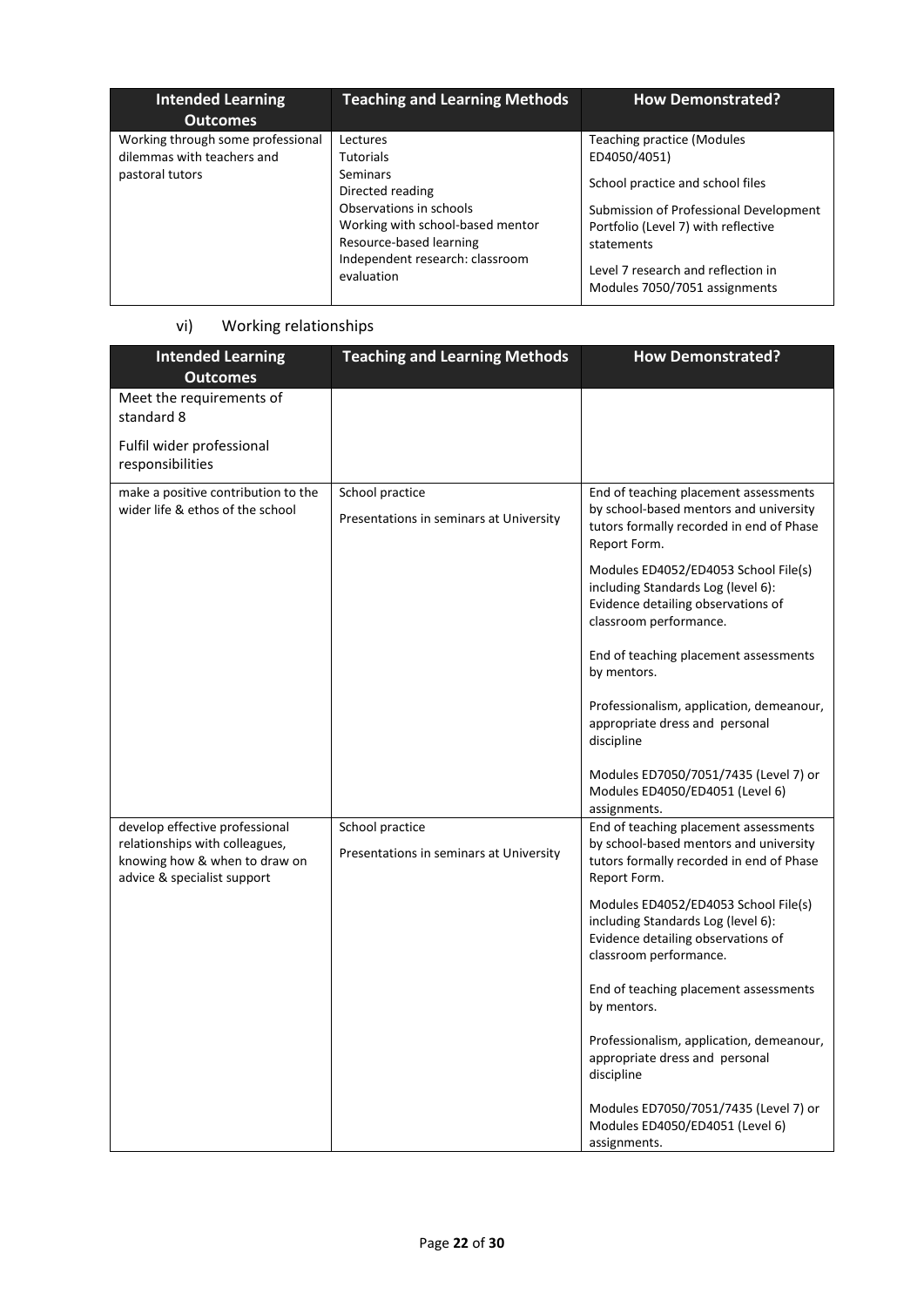| <b>Intended Learning</b><br><b>Outcomes</b>                                                                                                          | <b>Teaching and Learning Methods</b>                       | <b>How Demonstrated?</b>                                                                                                                    |
|------------------------------------------------------------------------------------------------------------------------------------------------------|------------------------------------------------------------|---------------------------------------------------------------------------------------------------------------------------------------------|
| deploy support staff effectively                                                                                                                     | School practice<br>Presentations in seminars at University | End of teaching placement assessments<br>by school-based mentors and university<br>tutors formally recorded in end of Phase<br>Report Form. |
|                                                                                                                                                      |                                                            | Modules ED4052/ED4053 School File(s)<br>including Standards Log (level 6):<br>Evidence detailing observations of<br>classroom performance.  |
|                                                                                                                                                      |                                                            | End of teaching placement assessments<br>by mentors.                                                                                        |
|                                                                                                                                                      |                                                            | Professionalism, application, demeanour,<br>appropriate dress and personal<br>discipline                                                    |
|                                                                                                                                                      |                                                            | Modules ED7050/7051/7435 (Level 7) or<br>Modules ED4050/ED4051 (Level 6)<br>assignments.                                                    |
| take responsibility for improving<br>teaching through appropriate<br>professional development,<br>responding to advice & feedback<br>from colleagues | School practice<br>Presentations in seminars at University | End of teaching placement assessments<br>by school-based mentors and university<br>tutors formally recorded in end of Phase<br>Report Form. |
|                                                                                                                                                      |                                                            | Modules ED4052/ED4053 School File(s)<br>including Standards Log (level 6):<br>Evidence detailing observations of<br>classroom performance.  |
|                                                                                                                                                      |                                                            | End of teaching placement assessments<br>by mentors.                                                                                        |
|                                                                                                                                                      |                                                            | Professionalism, application, demeanour,<br>appropriate dress and personal<br>discipline                                                    |
|                                                                                                                                                      |                                                            | Modules ED7050/7051/7435 (Level 7) or<br>Modules ED4050/ED4051 (Level 6)<br>assignments.                                                    |
| communicate effectively with<br>parents with regard to pupils'<br>achievements & well-being.                                                         | School practice<br>Presentations in seminars at University | End of teaching placement assessments<br>by school-based mentors and university<br>tutors formally recorded in end of Phase<br>Report Form. |
|                                                                                                                                                      |                                                            | Modules ED4052/ED4053 School File(s)<br>including Standards Log (level 6):<br>Evidence detailing observations of<br>classroom performance.  |
|                                                                                                                                                      |                                                            | End of teaching placement assessments<br>by mentors.                                                                                        |
|                                                                                                                                                      |                                                            | Professionalism, application, demeanour,<br>appropriate dress and personal<br>discipline                                                    |
|                                                                                                                                                      |                                                            | Modules ED7050/7051/7435 (Level 7) or<br>Modules ED4050/ED4051 (Level 6)<br>assignments.                                                    |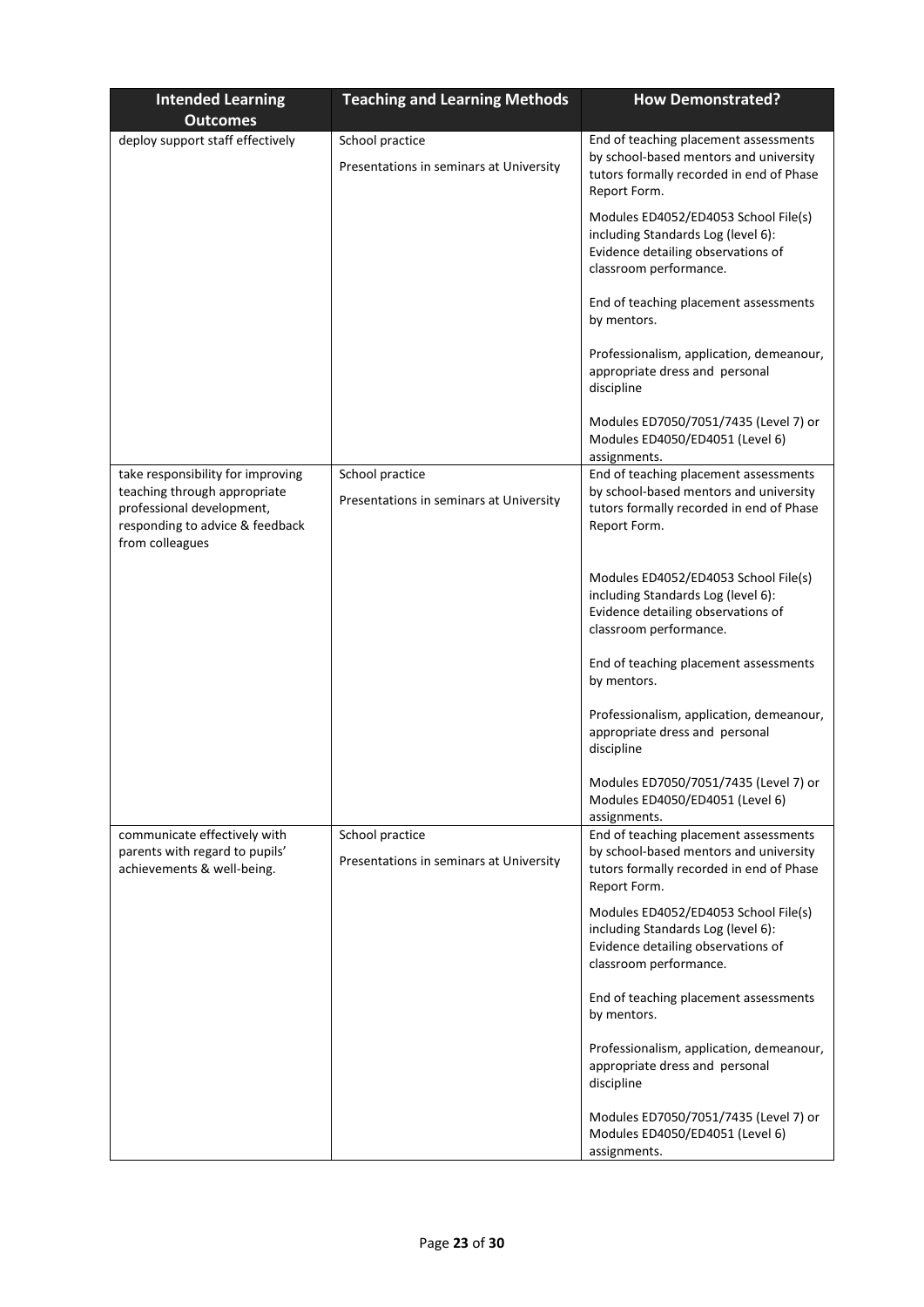# vii) Managing learning

| <b>Intended Learning</b>                                               | <b>Teaching and Learning Methods</b>                                                                                                                      | <b>How Demonstrated?</b>                                                                                                    |
|------------------------------------------------------------------------|-----------------------------------------------------------------------------------------------------------------------------------------------------------|-----------------------------------------------------------------------------------------------------------------------------|
| <b>Outcomes</b>                                                        |                                                                                                                                                           |                                                                                                                             |
| Develop reflective skills and<br>demonstrate these in the              | Career development programmes:<br>preparation of Career Entry and<br>Development Profile<br>Lectures<br>Subject sessions<br>Guidance from induction tutor | Teaching practice (Modules 4050/4051)<br>(Level 6)                                                                          |
| evaluation of teaching and<br>learning.                                |                                                                                                                                                           | Submission of Professional Development<br>Portfolio                                                                         |
|                                                                        |                                                                                                                                                           | Submission of Subject Development<br>Record                                                                                 |
|                                                                        |                                                                                                                                                           | Reflective tasks and regular lesson<br>evaluations (Modules ED4050/4051)                                                    |
|                                                                        |                                                                                                                                                           | Level 7 research and reflection in<br>Modules ED7050/7051 assignments.                                                      |
|                                                                        |                                                                                                                                                           | End of teaching placement assessments<br>by mentors and university tutors formally<br>recorded in end of Phase Report Form. |
|                                                                        |                                                                                                                                                           | Modules ED4052/ED4053                                                                                                       |
|                                                                        |                                                                                                                                                           | School File(s) including Standards Log<br>(level 6):                                                                        |
|                                                                        |                                                                                                                                                           | Reflective tasks and regular lesson                                                                                         |
|                                                                        |                                                                                                                                                           | evaluations                                                                                                                 |
|                                                                        |                                                                                                                                                           | Evidence detailing observations of<br>classroom performance.                                                                |
|                                                                        |                                                                                                                                                           | End of teaching placement assessments<br>by mentors.                                                                        |
| Identify priorities for their                                          | Career development programmes:                                                                                                                            | Teaching practice (Modules 4050/4051)                                                                                       |
| professional development through<br>Individual Actions Plans (IAPs) in | preparation of Career Entry and<br>Development Profile                                                                                                    | (Level 6)                                                                                                                   |
| the PGCE and in preparing for the<br>NQT induction year                | Lectures<br>Subject sessions                                                                                                                              | Submission of Professional Development<br>Portfolio                                                                         |
|                                                                        | Guidance from induction tutor                                                                                                                             | Submission of Subject Development<br>Record                                                                                 |
|                                                                        |                                                                                                                                                           | Reflective tasks and regular lesson<br>evaluations (Modules ED4050/4051)                                                    |
|                                                                        |                                                                                                                                                           | Level 7 research and reflection in<br>Modules ED7050/7051 assignments.                                                      |
|                                                                        |                                                                                                                                                           | End of teaching placement assessments<br>by mentors and university tutors formally<br>recorded in end of Phase Report Form. |
|                                                                        |                                                                                                                                                           | Modules ED4052/ED4053                                                                                                       |
|                                                                        |                                                                                                                                                           | School File(s) including Standards Log<br>(level 6):                                                                        |
|                                                                        |                                                                                                                                                           | Reflective tasks and regular lesson                                                                                         |
|                                                                        |                                                                                                                                                           | evaluations                                                                                                                 |
|                                                                        |                                                                                                                                                           | Evidence detailing observations of<br>classroom performance.                                                                |
|                                                                        |                                                                                                                                                           | End of teaching placement assessments<br>by mentors.                                                                        |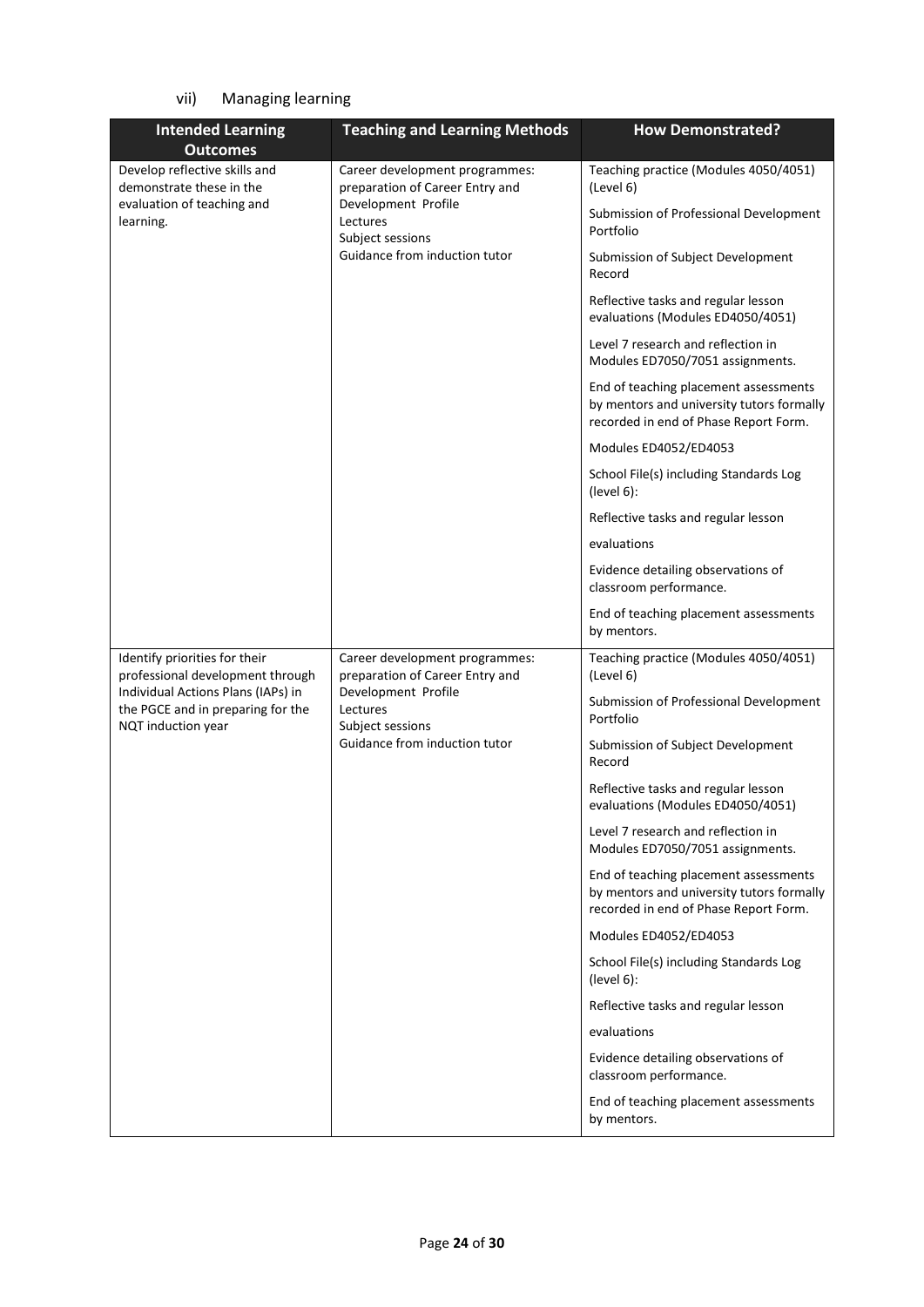| <b>Intended Learning</b><br><b>Outcomes</b>                                                                                                                                                                                                                                      | <b>Teaching and Learning Methods</b>                                                                                                                      | <b>How Demonstrated?</b>                                                                                                                             |
|----------------------------------------------------------------------------------------------------------------------------------------------------------------------------------------------------------------------------------------------------------------------------------|-----------------------------------------------------------------------------------------------------------------------------------------------------------|------------------------------------------------------------------------------------------------------------------------------------------------------|
| Have a creative and constructively<br>critical attitude to innovation, being<br>prepared to adapt their practice<br>where educational benefits are<br>identified.                                                                                                                | Career development programmes:<br>preparation of Career Entry and<br>Development Profile<br>Lectures<br>Subject sessions<br>Guidance from induction tutor | Teaching practice (Modules 4050/4051)<br>(Level 6)                                                                                                   |
|                                                                                                                                                                                                                                                                                  |                                                                                                                                                           | Submission of Professional Development<br>Portfolio                                                                                                  |
|                                                                                                                                                                                                                                                                                  |                                                                                                                                                           | Submission of Subject Development<br>Record                                                                                                          |
|                                                                                                                                                                                                                                                                                  |                                                                                                                                                           | Reflective tasks and regular lesson<br>evaluations (Modules ED4050/4051)                                                                             |
|                                                                                                                                                                                                                                                                                  |                                                                                                                                                           | Level 7 research and reflection in<br>Modules ED7050/7051 assignments.                                                                               |
|                                                                                                                                                                                                                                                                                  |                                                                                                                                                           | End of teaching placement assessments<br>by mentors and university tutors formally<br>recorded in end of Phase Report Form.                          |
|                                                                                                                                                                                                                                                                                  |                                                                                                                                                           | Modules ED4052/ED4053                                                                                                                                |
|                                                                                                                                                                                                                                                                                  |                                                                                                                                                           | School File(s) including Standards Log<br>(level 6):                                                                                                 |
|                                                                                                                                                                                                                                                                                  |                                                                                                                                                           | Reflective tasks and regular lesson                                                                                                                  |
|                                                                                                                                                                                                                                                                                  |                                                                                                                                                           | evaluations                                                                                                                                          |
|                                                                                                                                                                                                                                                                                  |                                                                                                                                                           | Evidence detailing observations of<br>classroom performance.                                                                                         |
|                                                                                                                                                                                                                                                                                  |                                                                                                                                                           | End of teaching placement assessments<br>by mentors.                                                                                                 |
| Module 7435: Develop skills of<br>critical analysis on professional<br>concerns and interests of<br>participants, including practical<br>responses to pedagogic<br>challenges, which relate to the<br>Teacher Standards (DfE 2012),<br>to which all PGCE modules must<br>relate. | Career development programmes:<br>preparation of Career Entry and<br>Development Profile<br>Lectures<br>Subject sessions<br>Guidance from induction tutor | Enhanced ability to reflect on and<br>evaluate teaching and learning will<br>be demonstrated through Module<br>ED7435 for the additional 30 credits. |

#### viii) Career management

| <b>Intended Learning</b><br><b>Outcomes</b> | <b>Teaching and Learning Methods</b>                                                                                                                                          | <b>How Demonstrated?</b>                                                                                                                                                                                                |
|---------------------------------------------|-------------------------------------------------------------------------------------------------------------------------------------------------------------------------------|-------------------------------------------------------------------------------------------------------------------------------------------------------------------------------------------------------------------------|
| Demonstrate a commitment to<br>CPD.         | Accessing web-based advice for<br>managing learning and early career<br>development                                                                                           | Modules ED4052/ED4053School File(s)<br>including Standards Log (level 6):<br>Evidence detailing observations of<br>classroom performance.                                                                               |
|                                             | Inputs on how to prepare for job<br>applications and interviews<br>Lecture on the Induction Year: roles,<br>responsibilities and expectations<br>Tutorials (IAP and progress) | End of teaching placement assessments<br>by mentors.<br>Professionalism, application, demeanour,<br>appropriate dress and personal<br>discipline<br>Modules ED7050/7051 (Level 7) or<br>Modules ED4050/ED4051 (Level 6) |
|                                             |                                                                                                                                                                               | assignments.<br>Module 7435 assignment for additional<br>30 credits.                                                                                                                                                    |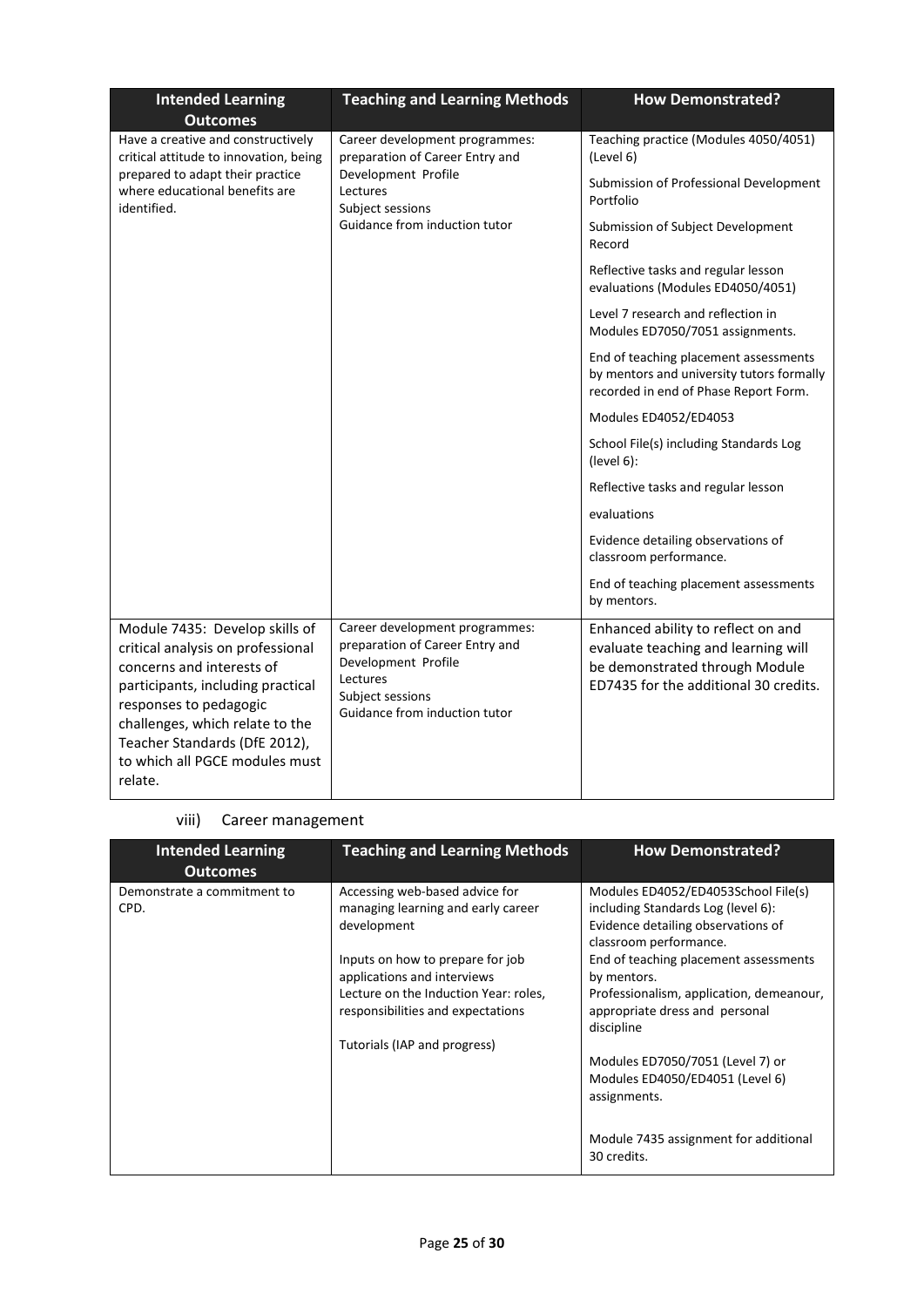### **10. Special features**

This is a professional programme, governed by the requirements of the DfE and subject to frequent change, sometimes at short notice. The programme is also subject to frequent inspection by OfSTED. These special features are represented principally in Modules (level 6) ED4052, ED4053, but completion of Modules ED4050, ED4051 or ED7050, ED7051 at least at level 6 is required (see Appendix 1 below).

It is expected that all students will attempt level 7 Module ED7050 above [ED7050]. After marking of the ED7050 assignments (mid-February) a review of all students takes place. Some students may opt to submit for Level 6 only. Where there is concern about a student, a review will take place and a recommendation made to the Panel of Examiners. A definitive list of level 7 students is agreed with the Graduate Office in the third week of March in each year.

In addition to modules ED7050/7051, an additional module (see section 15 below) is offered to recognise and enhance the quality of the students' engagement in reflective practice (Module ED7435).

24 weeks (120 days) of teaching practice are required in this programme, which are divided into the two modules (please see Appendix 1, middle column):

ED4052 Professional School Experience 1 & 2 (Semester 1 & 2)

ED4053 Professional School Experience 2 (Semester 2)

These modules require the demonstration of practical teaching skills to a sufficient level against the DfE teaching standards (DfE, 2012).F

The programme is offered in partnership with local school groups using a framework laid down by the Department for Education. This programme format is characterised by school-based practical training in partnership with academic development through involvement of higher education institutions. The majority of the taught elements of the programme are delivered at the University by tutors, with support from school based colleagues.

The University of Leicester is responsible for the marking and moderation of Level 7 assignments. University tutors (including associate tutors) deliver taught sessions that relate to the academic writing and research of the Level 7 modules: ED7050/7051/7435.

#### **11. Indicators of programme quality**

- External Examiner reports
- Programme Development Plan
- Internal Consultant Meetings with students/staff/mentors
- Subject/Professional Strand Evaluations and Annual Programme Monitoring Reviews
- Course Evaluations and Course Annual Reports
- Student/ School based tutor evaluations
- End of course evaluations
- Annual Development Reviews
- Partnership Management Group
- OfSTED reports
- Match to DfE Teachers' Standards (DfE, 2012), regularly reviewed and updated. Matching the programme specification to the standards is a requirement for recognition as an initial teacher education provider.

#### **12. Criteria for award and classification**

This programme follows the standard scheme of taught postgraduate award and classification set out i[n Senate Regulations](http://www.le.ac.uk/senate-regulations) – see the version of *Senate Regulation 6 governing taught postgraduate programmes of study* relevant to year of entry.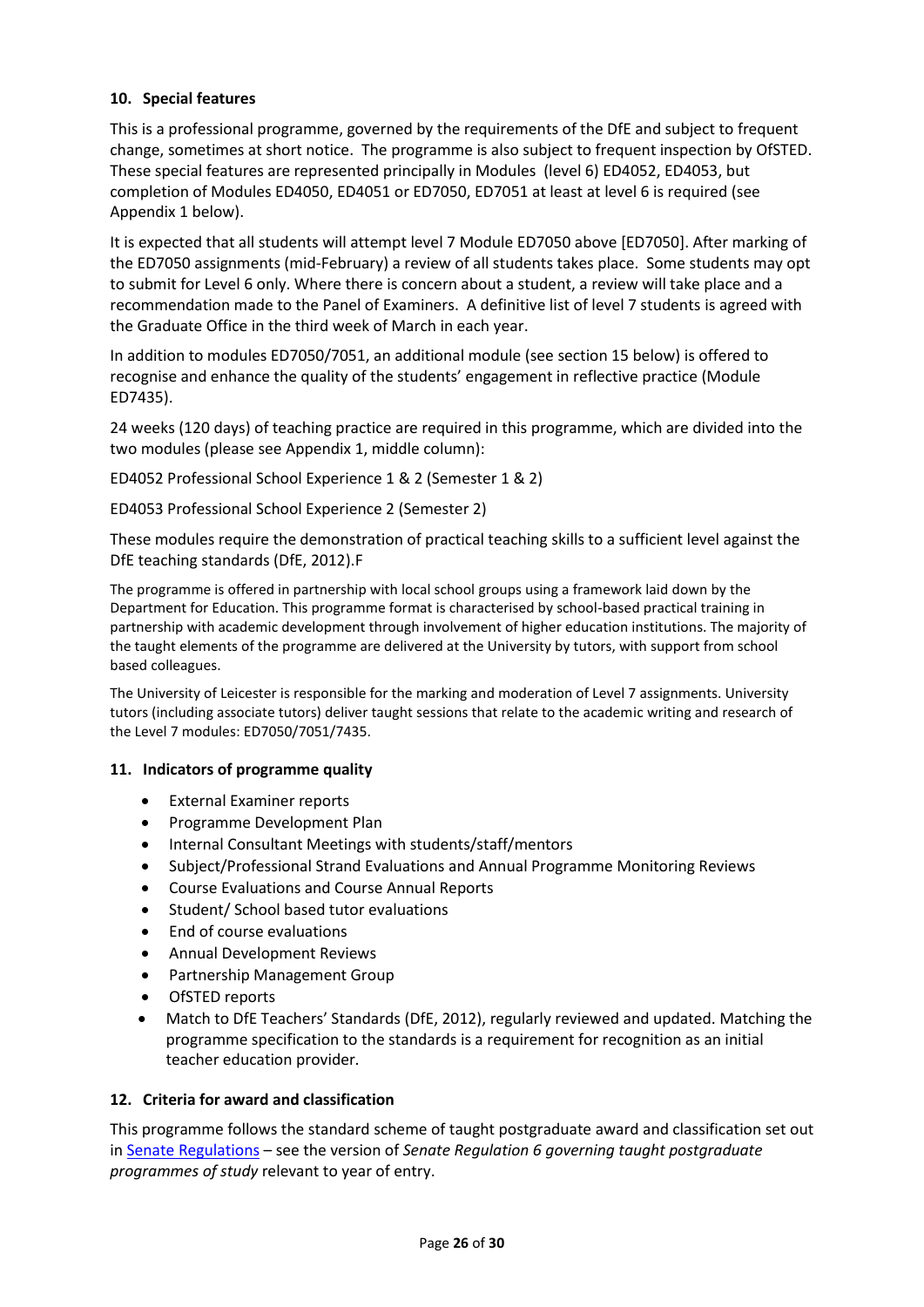Due to the professional nature of the programme, it is not practice to award pass, merit and distinction awards. Instead, the following awards apply.

| <b>Exit Award</b>                                         | Level   | Detail                                                                                                                                                                                                                      |
|-----------------------------------------------------------|---------|-----------------------------------------------------------------------------------------------------------------------------------------------------------------------------------------------------------------------------|
| Postgraduate Certificate in Education                     | Level 7 | Student achieves level 7 in the following modules:<br>ED7050, ED7051 and passes ED4052 & ED4053<br>ED7435 is an addition 30 credits and does not<br>contribute to the exit award                                            |
| Postgraduate Certificate in<br><b>Educational Studies</b> | Level 7 | Student achieves level 7 in the following modules:<br>ED7050, ED7051 but does not pass ED4052 &<br>ED4053 and is therefore not awarded QTS<br>ED7435 is an addition 30 credits and does not<br>contribute to the exit award |
| Professional Graduate Certificate in<br>Education         | Level 6 | Student achieves level 6 in the following modules<br>ED4050 & ED4051 and passes ED4052 &ED4053<br>and so is awarded QTS                                                                                                     |

#### **13. Progression points**

As defined i[n Senate Regulations](http://www.le.ac.uk/senate-regulation6) - refer to the version of *Senate Regulation 6 governing taught postgraduate programmes of study* relevant to year of entry.

Progression Point 1 is in February/March (a Panel of Examiners is convened). The first progression point requires students to pass the first assignment module at either Level 7 (ED7050, 50% and above) or Level 6 (ED4050, 40-49%) and to have completed their Phase 1 & 2 placement (Module 4052), with sufficient progress towards meeting the Teacher Standards (DfE, 2012). A Panel of Examiners is held to consider these modules in February.

For module ED4052 students must successfully complete the first semester school placement(s) (Module ED4052), assessed in relation to DfE expectations (DfE 2012), and showing evidence of sufficient progress towards meeting the Teacher Standards.

Progression Point 2 is in May/June, (a Panel of Examiners is convened). This requires students to pass the second assignment (ED7051/ED4051) at either Level 7 or 6 and successfully meet the DfE teaching standards.

For module ED4053, the third teaching practice requires students to **meet** the Teachers' Standards. Where a candidate is assessed as not meeting the minimum standards for QTS, the Panel may recommend either:

- The extension of the assessment period of the placement, or:
- The termination of the teaching placement.

#### **14. Rules relating to re-sits or re-submissions**

As defined i[n Senate Regulations](http://www.le.ac.uk/senate-regulation6) - refer to the version of *Senate Regulation 6 governing taught postgraduate programmes of study* relevant to year of entry.

In modules ED7050/7051, if the student receives an assignment mark of 40-49% they have the option to accept this mark and pass the first assignment at Level 6, or they may resubmit the assignment and attempt to gain 50%, thereby moving forward with a Level 7 pass. This does not apply to ED7435.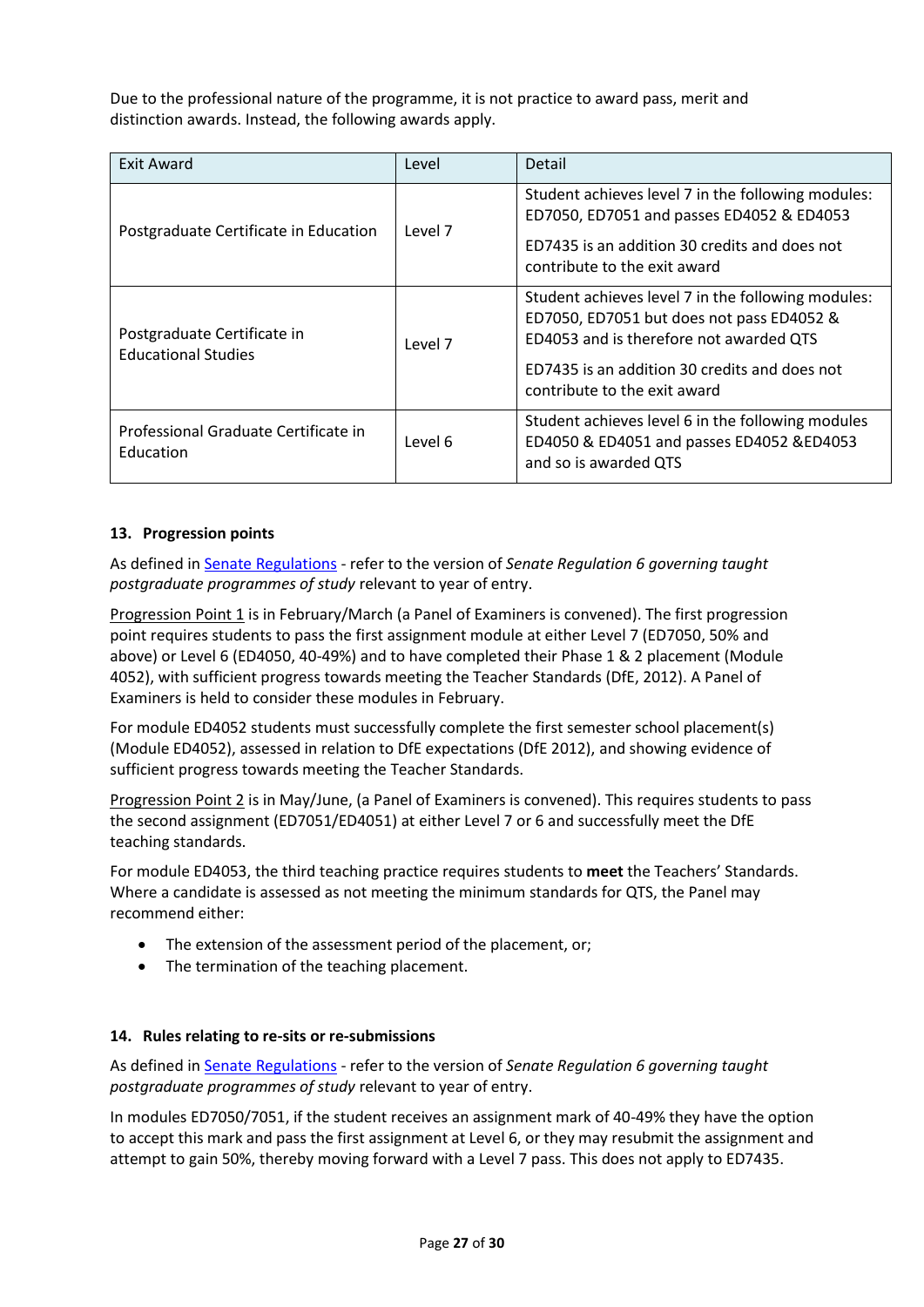#### **15. External Examiners reports**

The details of the External Examiner(s) for this programme and the most recent External Examiners' reports for this programme can be found at [exampapers@Leicester](https://exampapers.le.ac.uk/) [log-in required]

#### **16. Additional features** (e.g. timetable for admissions)

The programme includes the opportunity for students to complete a total of 90 credits, with module ED7435 (see Appendix 2 final entry) offering an additional 30 credits.

The module recognises the contribution that reflective practice makes to the development of the students' pedagogic literacy. An outline of Module ED7435, which leads to the securing of 90 Level 7 points in the PGCE year, is presented in Table 3 below.

Table 3: overview of additional module to allow for 90 credits in the PGCE

#### **ED 7435: Reflective Practice in Education**

This module is designed to enable participants to develop transferable skills by engaging in critical analysis of practice and reflection about their developments in education during school-based field work. Its design allows for flexible responses to the professional concerns and interests of participants, including practical responses to pedagogic challenges, which relate to the Teacher Standards (DfE, 2012). Issues considered in the module include reflective practice, curriculum development, change in education, case studies of learning, impact studies exploring the impact of teaching on learning in the classroom, legislation, policy developments in England, official reports or from developments in teaching and educational research and assessment for learning.

The following will be undertaken by each student and must be passed in accordance with Senate regulation 6: *reflective record and portfolio.*

5000-word submission, for example: a reflective record including evidence of critical reflection on the outcomes of directed tasks, policy analyses, pupil data analysis (anonymised), with a structured portfolio of evidence, including reference to policy and research in relation to the participants' use of theory and practice in the classroom. This assessment element will represent a distillation from the participant's field work experience in schools, drawing on their s and subject-directed tasks, and could include: brief, critical policy analysis, systematic analysis of impact data; reflections on school policies; case studies of learning.

**Titles:** negotiable with tutors to focus on issues covered in the participant's school-based work.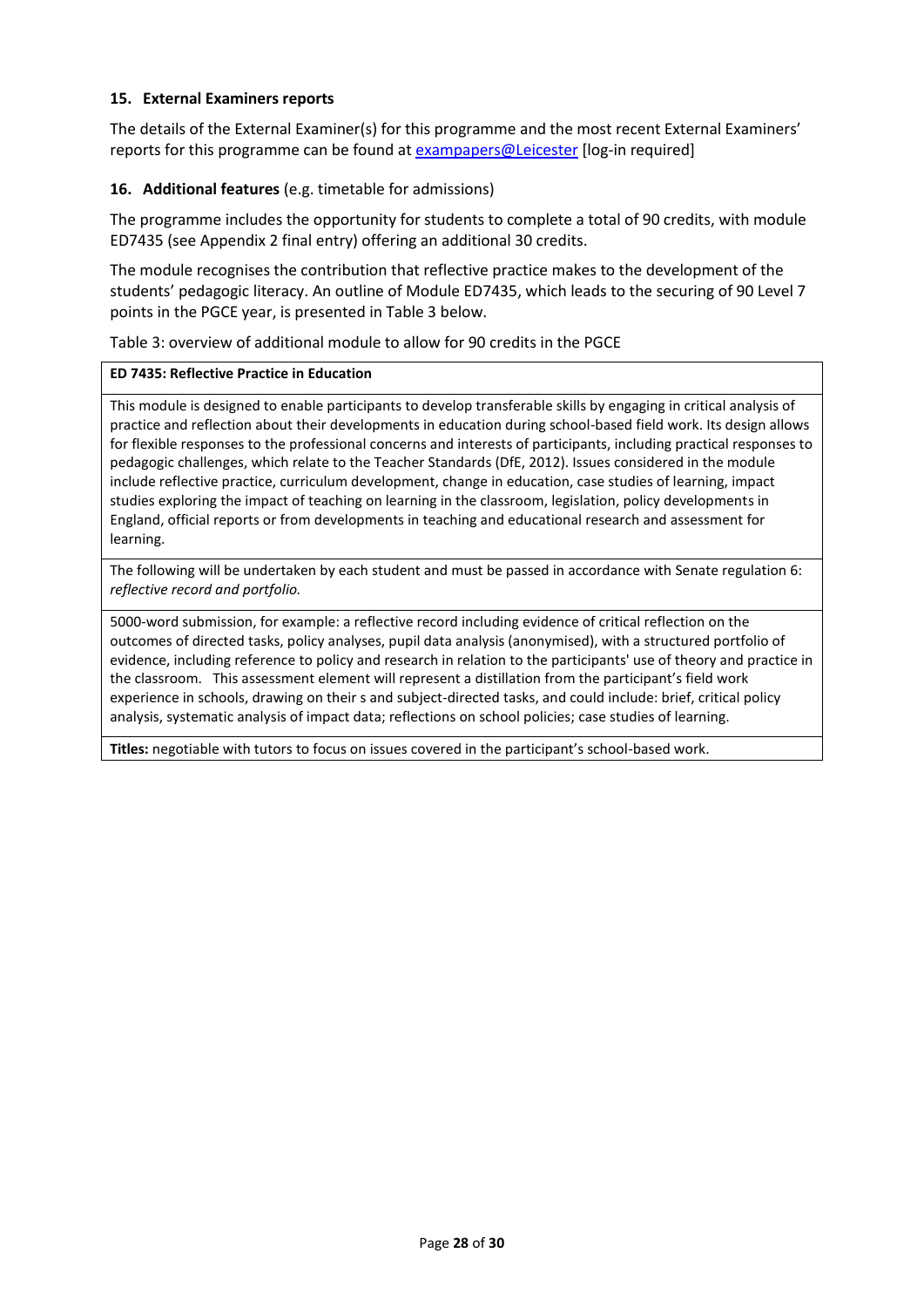

# **Programme Specification (Postgraduate) FOR ENTRY YEAR:** Choose an item.

**Date created:** Click or tap here to enter text. **Last amended:** Click or tap to enter a date. **Version no.** Choose an item.

### **Appendix 1: Programme structure (programme regulations)**

The University regularly reviews its programmes and modules to ensure that they reflect the current status of the discipline and offer the best learning experience to students. On occasion, it may be necessary to alter particular aspects of a course or module.

Postgraduate Certificate in Education

#### **Credit breakdown**

| <b>Status</b>        | <b>Year long</b>   | Semester 1         | Semester 2         | <b>Other delivery</b><br>period |
|----------------------|--------------------|--------------------|--------------------|---------------------------------|
| Core taught          | Choose an<br>item. | 30 credits         | 30 credits         | Choose an<br>item.              |
| Optional             | Choose an<br>item. | Choose an<br>item. | 30 credits         | Choose an<br>item.              |
| Dissertation/project | Choose an<br>item. | Choose an<br>item. | Choose an<br>item. | Choose an<br>item.              |

60 credits in total for the award and an additional 30 credits for the optional module.

### **Level 7/Year 1 Choose an item.**

Core modules

| Delivery period | Code   | <b>Title</b>                        | <b>Credits</b> |
|-----------------|--------|-------------------------------------|----------------|
| Semester 1/2    | ED4052 | Professional School Experience 1 &2 | n/a            |